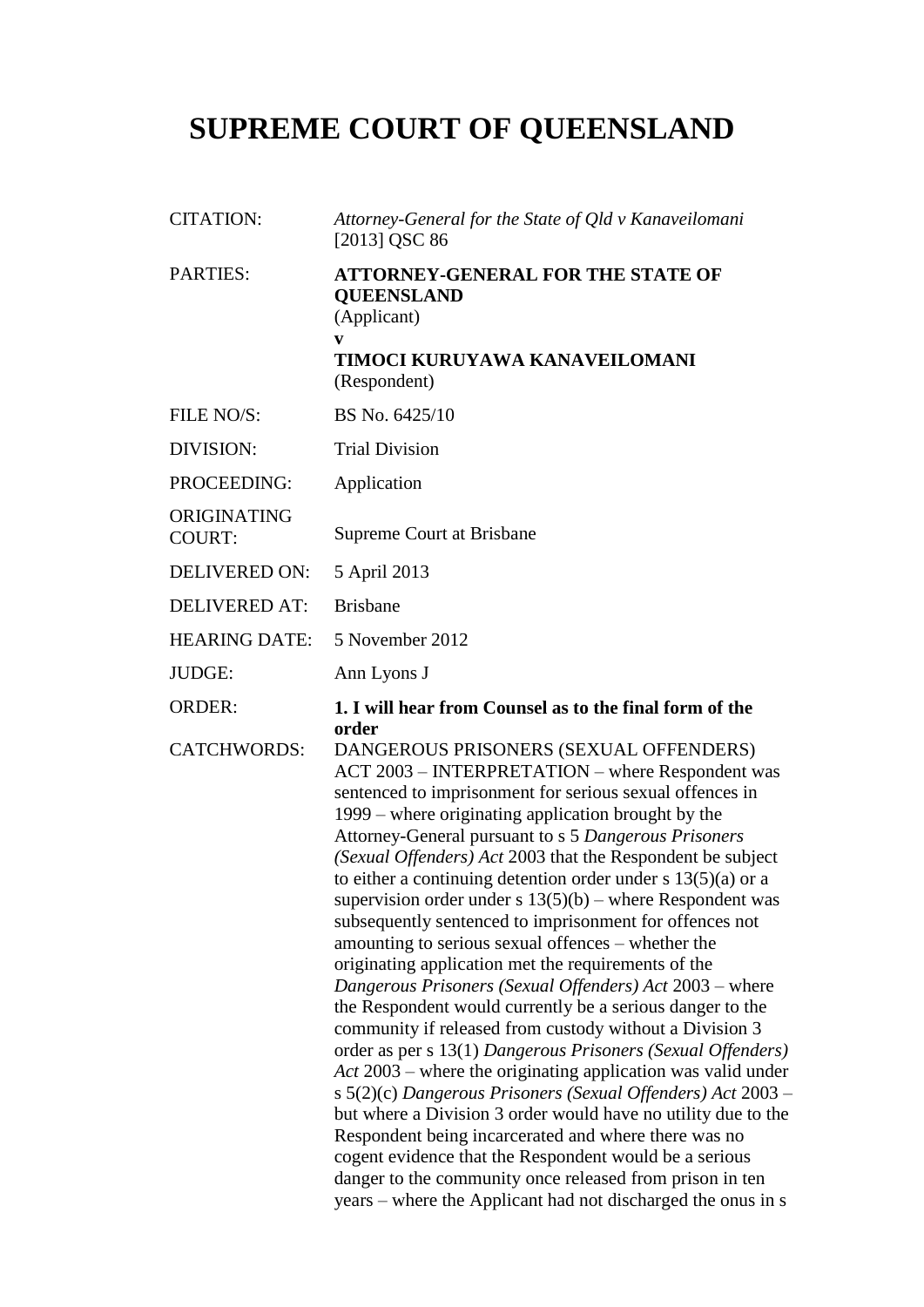13(7) that one or other of the orders in s 13(5) should be made

*Dangerous Prisoners (Sexual Offenders) Act* 2003 (Qld), ss 3, 5, 9A, 13, 14, 15 *Juvenile Justice Act* 1992 (Qld)

*Attorney-General (Qld) v Lawrence* [2009] QCA 136 *Attorney General for the State of Queensland v Sutherland* [2006] QSC 268

| <b>COUNSEL:</b>    | P Davis SC with J Rolls for the Applicant     |
|--------------------|-----------------------------------------------|
|                    | J Allen for the Respondent                    |
| <b>SOLICITORS:</b> | G R Cooper, Crown Solicitor for the Applicant |
|                    | Legal Aid Queensland                          |

## **ANN LYONS J:**

#### **The criminal history**

- [1] Timoci Kanaveilomani is currently 30 years of age. On 13 August 1999, at the age of 17, he pleaded guilty in the Children's Court to a number of offences which were committed over a two month period in 1998, when he was 16. Those offences included offences of entering a dwelling at night with intent, two counts of assault occasioning bodily harm and two counts of rape which occurred on 18 October 1998 and 1 November 1998.
- [2] There is no doubt from the sentencing remarks of Robertson DCJ on 13 August 1999 that the rape offences involved considerable physical force and were accompanied by death threats. His Honour indicated that "it is hard to remember descriptions of offences of rape that are so violent, so callous and so ferocious." He also noted that the offences were sinister and involved "planning, preparation, and striking at a time when you obviously believed your victims were most vulnerable." The rapes had involved the Respondent entering a woman's home, assaulting her and then raping her.
- [3] Pursuant to the *Juvenile Justice Act* 1992 (Qld), the Respondent was sentenced to separate terms of imprisonment for each of the offences, to be served concurrently. He was sentenced to a period of 12 years imprisonment for the rape offences and lesser periods of imprisonment for the other offences.
- [4] Whilst the Respondent was in custody, he came before the courts on four further occasions in relation to property and violence offences. On 11 July 2003, he pleaded guilty in the District Court to one count of assault occasioning bodily harm and was sentenced to a further 12 months imprisonment. The sentence was ordered to be served cumulatively on the sentence imposed on 13 August 1999 for the 1998 offences.
- [5] The Respondent's full time release date for those sentences was 19 November 2010.

# **Release on Parole**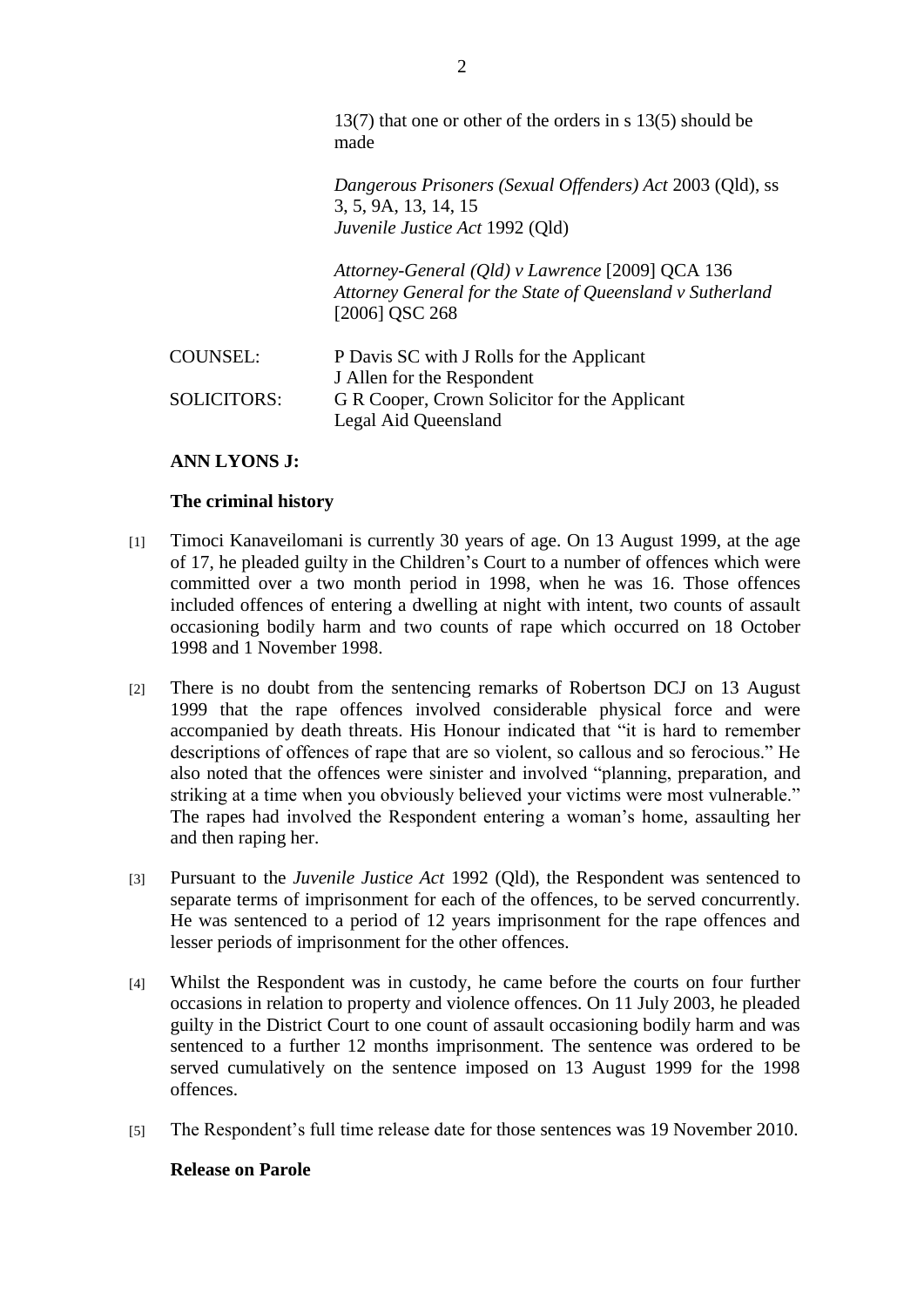- [6] The Respondent was granted parole on 14 November 2008 with a requirement that he comply with a number of conditions which included that he not use alcohol or drugs and that he attend a Sex Offender Maintenance Program.
- [7] On 25 January 2009, two months after he was granted parole, he committed further offences. Whilst the initial charges included the offence of grievous bodily harm with intent to commit rape, he was ultimately sentenced on one count of entering a dwelling with intent to commit an indictable offence, one count of grievous bodily harm and one count of stealing.

# **Further offending whilst on Parole**

- [8] The circumstances of that offending involved the Respondent creeping into a home through an unlocked door at 3.30 am. To reach the complainant's bedroom, he needed to walk past a number of people asleep in the house including young children. The Respondent then viciously attacked the complainant and she suffered severe head trauma as well as bleeding on the brain. The Respondent was observed to be bending over the complainant whilst she was lying face down on the bed before fleeing when the complainant's sister-in-law opened the complainant's bedroom door after being roused by the complainant's screams. The Respondent's mobile phone was found at the complainant's home. He was subsequently arrested and was charged on 28 January 2009. His parole was suspended indefinitely and he was immediately returned to custody given that his full time release date for his 1998 offences was not until 19 November 2010.
- [9] On 22 June 2010, which was within the last six months of the period of imprisonment imposed in 1999, the Attorney-General for the State of Queensland filed an application pursuant to s 5 of the *Dangerous Prisoners (Sexual Offenders) Act* 2003 (Qld) ("DPSOA") that the Respondent be detained in custody for an indefinite term for care, treatment or control or, that when released from custody, he be subject to conditions. The Respondent was subsequently assessed by a number of psychiatrists in 2010 in accordance with the provisions of the DPSOA. Reports were prepared by Dr Joan Lawrence, Dr Michael Beech and Professor Barry Nurcombe.
- [10] On 10 January 2012, the Respondent was sentenced in relation to the offences committed on 25 January 2009. He received 13 years imprisonment in respect of the grievous bodily harm charge, 10 years in respect of the entering a dwelling charge and three years for stealing. All terms of imprisonment are concurrent. Four hundred and seventeen days of presentence custody were declared and his full time release date is 20 November 2023, that is, in 11 years' time.

## **This Application**

- [11] Since November 2010, the Respondent has been serving a lengthy period of imprisonment for these violent offences committed in January 2009. Arguably, they are not serious sexual offences within the definitions in the DPSOA. Accordingly, an application under the DPSOA may not be able to be made six months before the full time release date in November 2023.
- [12] The Applicant therefore wishes to proceed with the current application, filed in June 2010, despite the fact that the Respondent will not be living in the community in the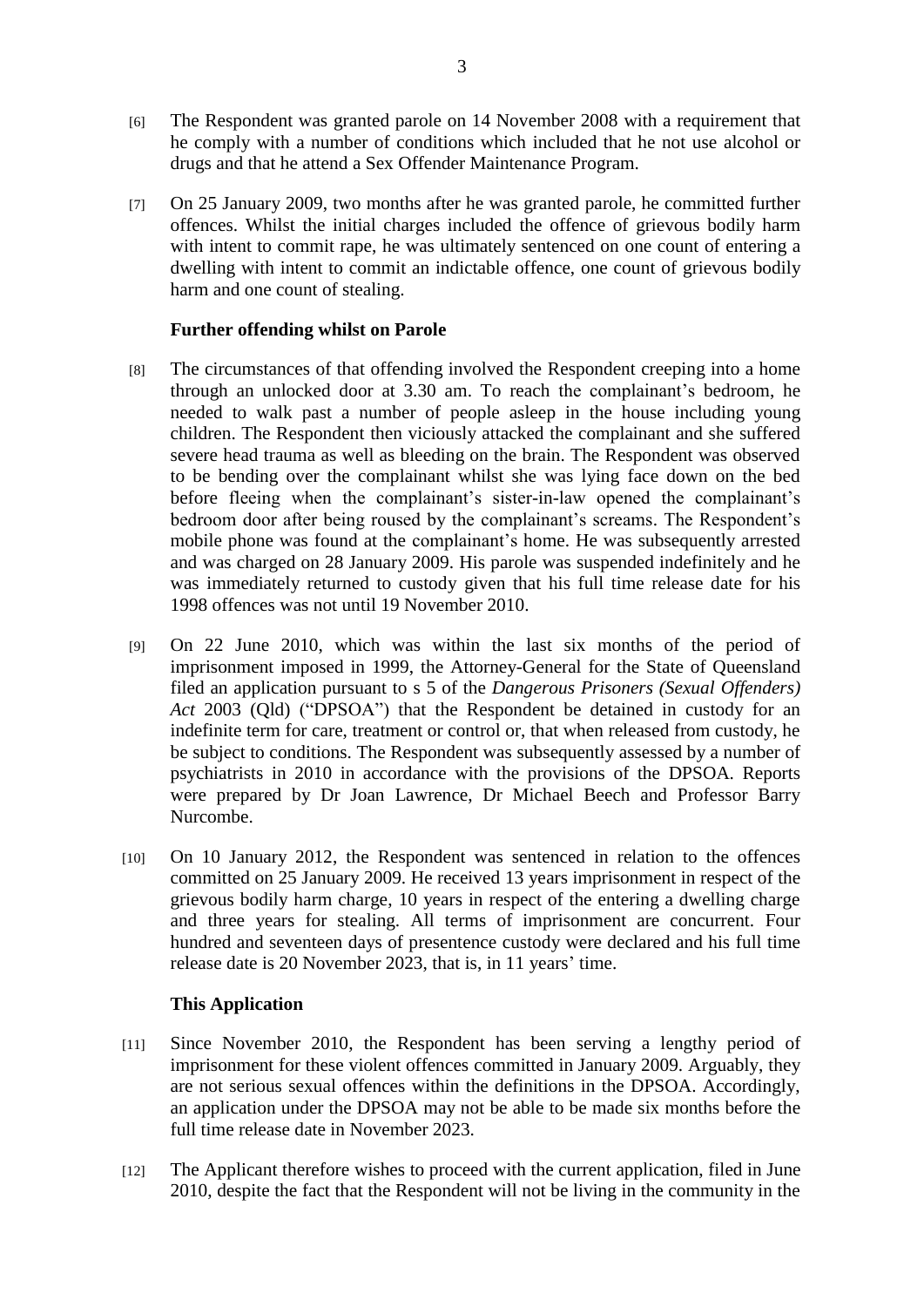foreseeable future. The Applicant argues that, as the Respondent was a prisoner for the purposes of the DPSOA at the time the application was made, a Division 3 Order can be made at this point in time. The Applicant also argues that not only was the application validly brought pursuant to the requirements of the DPSOA, but that as the requirements of s 13 DPSOA have been satisfied, a continuing detention order pursuant to s 13(5)(a) should now be made even though it will not have any practical effect until the end of his present sentence.

[13] The overarching question, therefore, is whether the current application in fact fulfils all of the requirements of the DPSOA. The real issues are whether the Respondent is a serious risk to the community in the absence of a Division 3 order and whether a Division 3 Order should be made now. These issues have to be determined by acceptable cogent evidence to a high degree of probability.

## **Psychological and psychiatric reports**

[14] The three psychiatrists who initially assessed the Respondent have also prepared updated reports and all gave evidence at the hearing of the application. In particular, the Court considered reports from Dr Joan Lawrence, dated 2 February 2010, 26 June 2012, 17 September 2012 and 1 November 2012, Dr Michael Beech, dated 26 September 2010, 15 September 2012 and 15 October 2012 and Professor Barry Nurcombe, dated 7 August 2010 and 25 August 2012. There are also a number of psychologists' reports, including the reports of Mr Scott Natho, dated 9 January 2012 and Dr James Freeman, dated 10 August 2009.

#### *The evidence of Dr Lawrence*

- [15] Dr Lawrence initially conducted extensive interviews with the Respondent as well as undertaking a number of formal risk assessments. Dr Lawrence's opinion is conveniently summarised in her Second Addendum Report of 17 September 2012. She considered that the Respondent is a very high risk of reoffending sexually, if released currently or in the near future and that there is evidence of a Psychopathic Personality Disorder, as described by Hare. She also noted that he was released on parole only 2 months earlier after a lengthy sentence for previous violent sexual crimes. She also considered that he had displayed a lack of compliance with supervisory conditions, virtually from the outset of his parole and totally disregarded many of those conditions.
- [16] Dr Lawrence also noted the deliberateness of his behaviour in the current offences in that he entered a house passing through rooms with sleeping people in the middle of the night and the coolness of his behaviour, even when potentially detected and disturbed, entering the victim's bedroom where she was sleeping alone and his attack upon her. Dr Lawrence was concerned by the coolness of his response, even when disturbed by an adult in the act and during his departure, the violence of the attack on the woman with its concentration upon her face and neck.
- [17] Dr Lawrence considered that the violence was used as a prelude to a sexual attack and that the behaviour indicated a high degree of callousness, recklessness and ruthlessness. She also noted that a comparison of the modus operandi of this crime, with that of his two previous rape events, as described by his victims, revealed considerable similarity including the common elements of planning, waiting for a woman to be alone, making threats and taking a coercive approach by putting his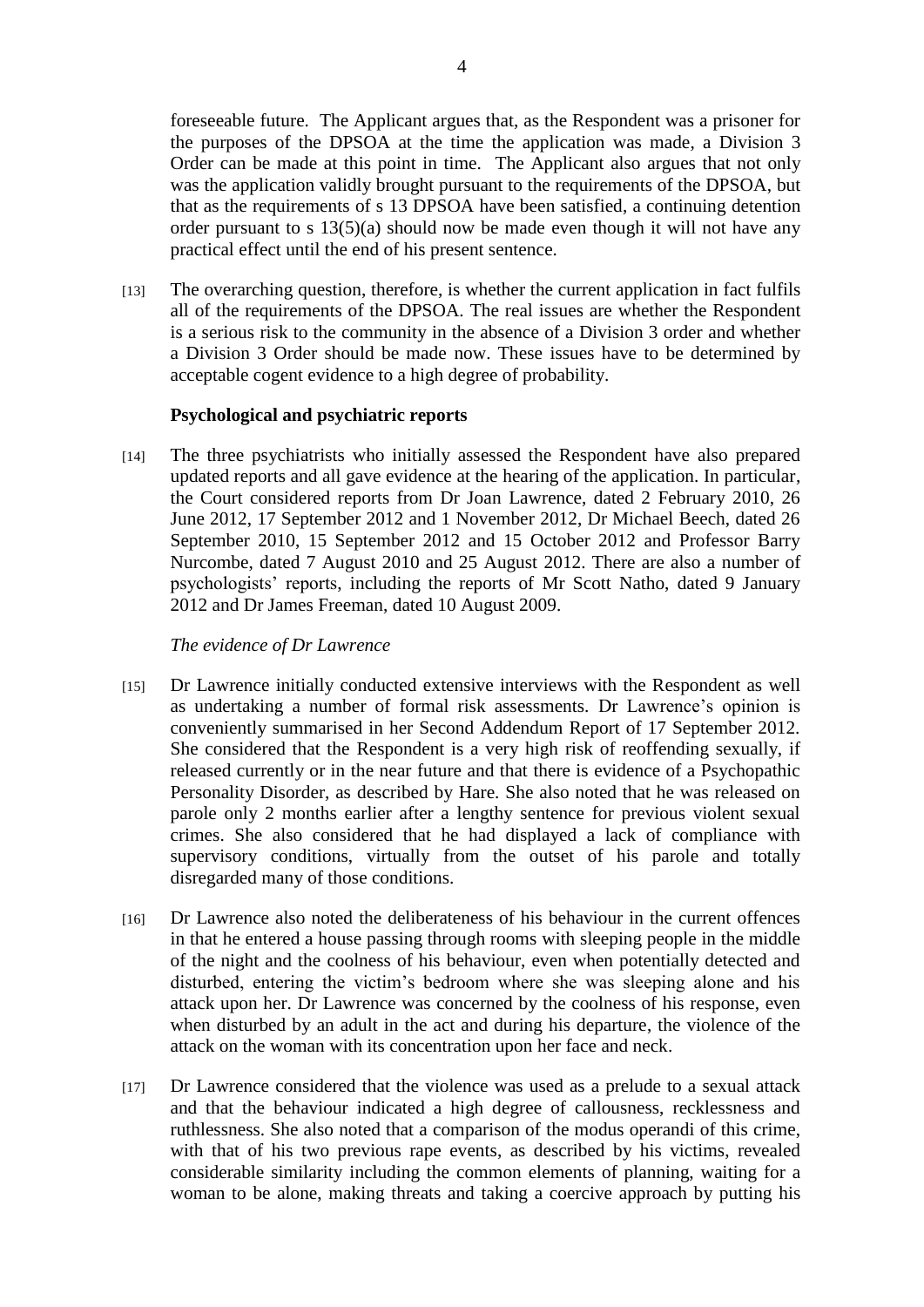hands over the victim's mouth, compressing the victim's neck to control in a strangulation-type mode and threatening and actually using violence.

- [18] Dr Lawrence also referred to the extent and severity of the consequences of the Respondent's violence and his lack of remorse or empathy concerning his behaviour not only towards his victims, but also towards his female mentor, whose kindness and care he betrayed and abused so rapidly. Dr Lawrence noted the Respondent's long term conning and manipulation of his mentor, both leading up to parole and subsequently. She also referred to evidence of deliberate acts suggestive of a plan to escape imprisonment by self-injury and transport to hospital from Borallon after his return to custody.
- [19] Dr Lawrence also indicated that the Respondent had failed to benefit from previous courses, including two Drug and Alcohol Programs, an Anger Management Course, a Cognitive Skills Program and the Getting Started and the Medium Intensity Sexual Offender Treatment Programs. Reference was also made to the Respondent's continuing use of alcohol and marijuana in direct contravention of his supervisory conditions and their potential for dis-inhibition and contribution to further sexual and other offending.
- [20] Dr Lawrence also noted his relatively young age which meant that his age and maturity were not protective factors which could be taken into account in future considerations, even though a lengthy sentence had been imposed. Dr Lawrence also stated that the Respondent lacks reliability and credibility as a historian. She also considered that he displays significant traits of manipulativeness and pathological lying which are unlikely to change.
- [21] In response to the question of whether she considered that the Respondent's present risk would alter over the next decade, Dr Lawrence replied:

"I think it's clinical wisdom, it's certainly promulgated, that age may have some modifying effects on the personality and that is clearly a person - I think most of the evidence suggests that the number of crimes, et cetera, that people commit are much more frequent in early life rather than in middle or late life, so that's the sort of evidence that there is. But I believe that and I think there is considerable evidence in the literature as well as clinical experience that suggests that whilst some of the behaviour might moderate, the underlying personality characteristics of the individual don't change. So it just sort of goes underground or is, perhaps, less evident in terms of criminal activity. But the other thing I think that should be borne in mind with this man is that I think I estimated that he would be only about 43 or something about that age if he were to serve the current sentence and be released, 43 is not very old in these days and certainly couldn't affect his, his sexual drive."<sup>1</sup>

[22] Dr Lawrence stated that she could not identify and factors which would cause the current risk to reduce over the next decade.

 $\frac{1}{1}$ 

T1-10, lines 18-35.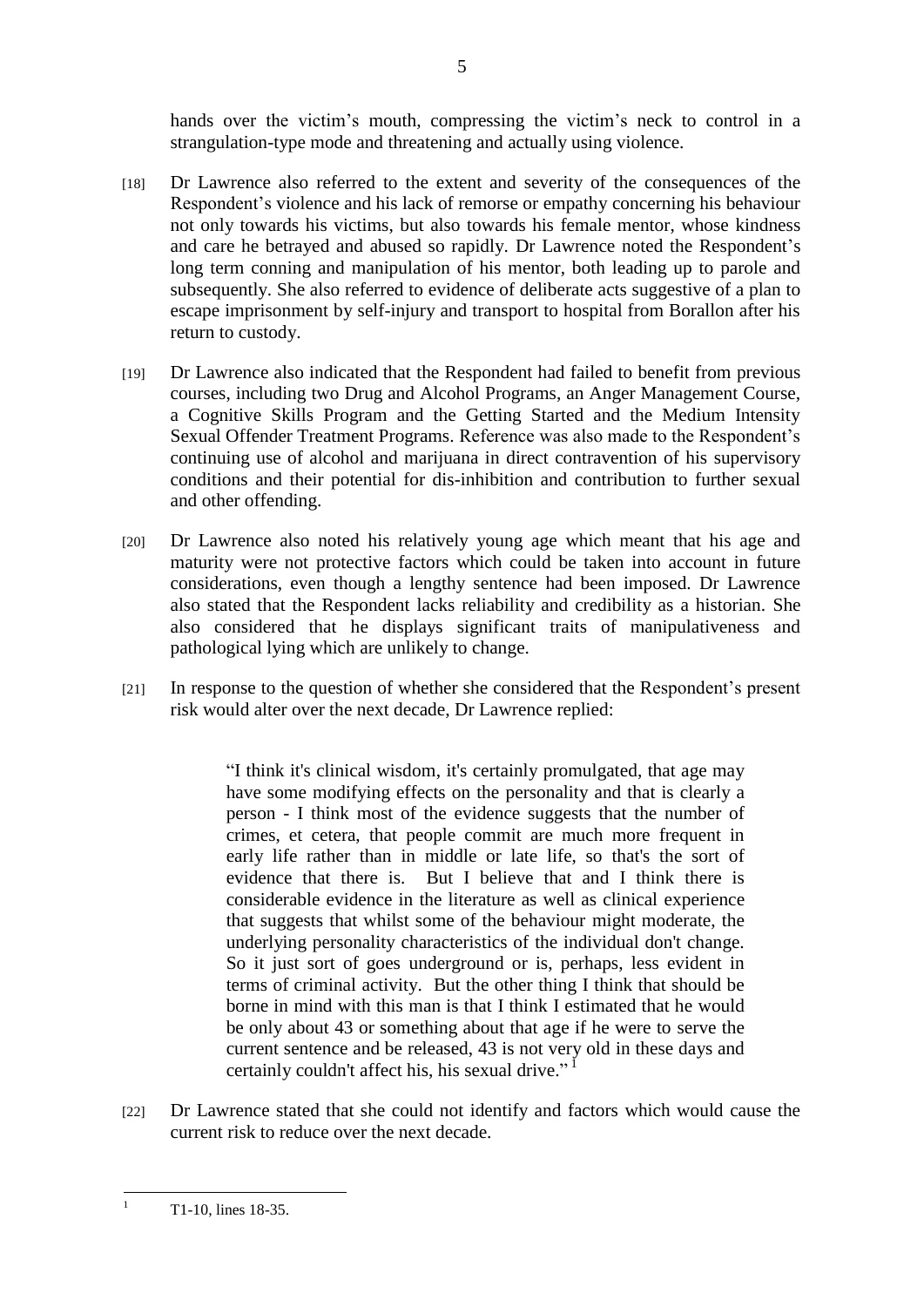[23] Dr Lawrence, however, made it clear in cross examination that none of the actuarial tools which were used to predict risk were designed to be used to "assess a person's risk ten years hence after a period of imprisonment."<sup>2</sup> Dr Lawrence also conceded that the tools had been formulated based on North American prison populations and were based on studies of prisoners who had been released rather than a group who would be incarcerated for another decade. She stated:

> "I don't think there's been anything that will without, without risk, predict the future immediately. These are, these tools are designed to highlight risk factors which, to assist people in identifying the things that may be able -well, need to be managed, perhaps, addressed, or which need to be, perhaps, supervised closely. They are directed towards both short term risk as well as, I believe, the longer term risk, but they're not going to be able to predict "This man is going to definitely commit a crime within a short space of time", nothing can do that." $3$

[24] Dr Lawrence indicated, however, that her assessment of risk was not simply based on the actuarial tools. She said:

> ―One would make the assessment using all tools, not just the actuarial ones, but applying your clinical knowledge and skills as well for the information that you've got at that particular time, that will hopefully allow you to make some, admittedly somewhat broad, that is low, moderate, severe or high risk, if you like, comments about the likely behaviour of this person, or the risks of him reoffending, but that will also occur in the, cover the short, medium and, perhaps, the longer term period as well."<sup>4</sup>

[25] Dr Lawrence also conceded that events could occur in the next ten years that could change the risk such as a head injury.

> "If he damages part of his brain, things will change quite dramatically. There may well be other factors affecting his health which could intervene. I don't know what the future holds. I don't have a crystal ball.

> He may well benefit from a high intensity Sexual Offenders Program?-- I doubt it, but combined with maturity, he may appear to benefit. I would have reservations about accepting the stated or - his - particularly his statements about the perceived benefits that he might state or appear to receive from a sexual offenders program. I believe he's a highly intelligent person. My experience is that such people, knowing what is involved and what the stakes are, cannot always be relied on to be honest."<sup>5</sup>

 $\mathfrak{D}$ <sup>2</sup> T1-14, line 46.

<sup>3</sup> T1-14, lines 47-56.

<sup>4</sup>  $T1-15$ , lines 44-52

<sup>5</sup> T1-18, line 50 to T1-19, line 5.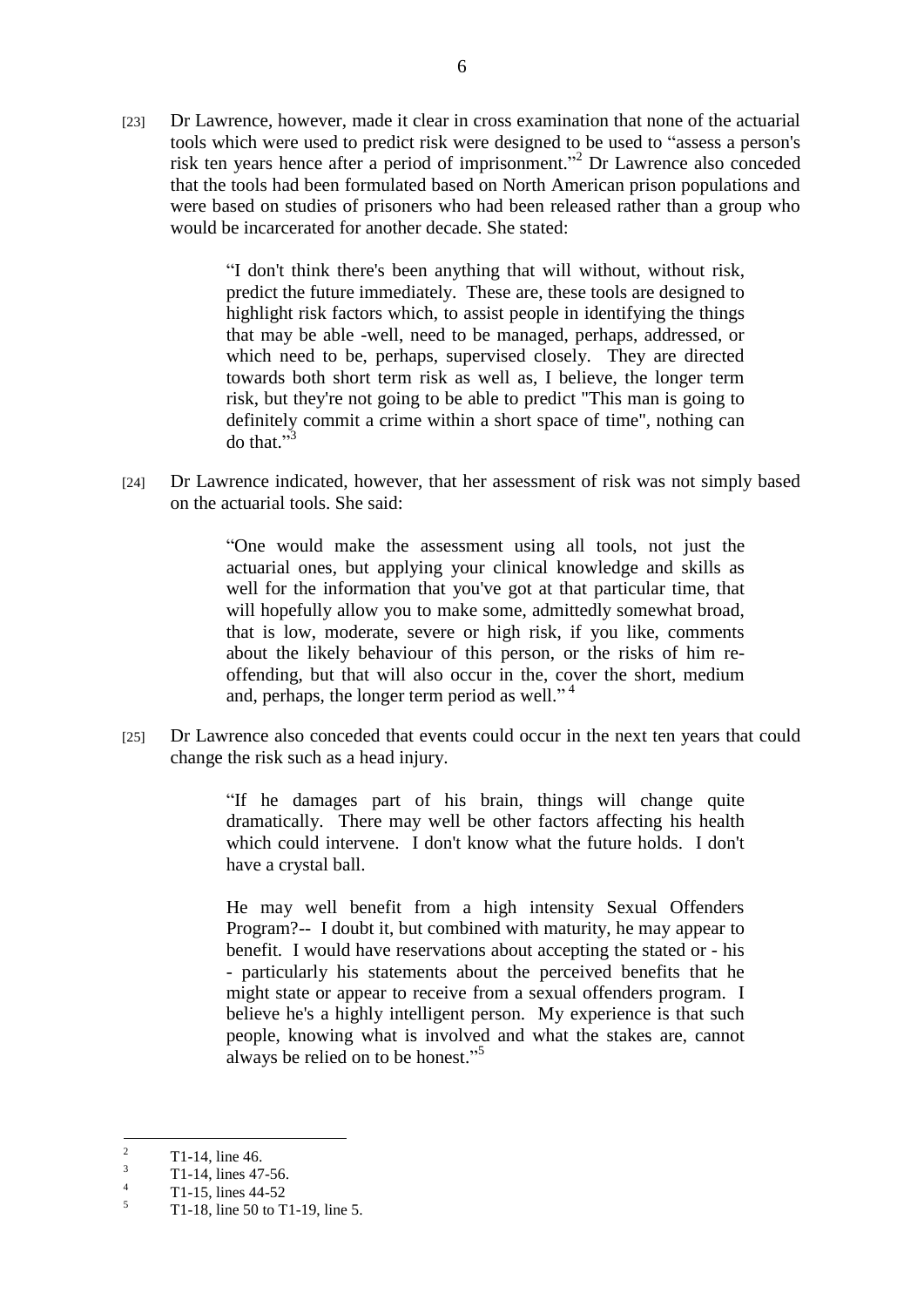[26] Dr Lawrence also conceded the possibility that a lengthy prison sentence could have a deterrent effect.

> ―All right. Would you, in those circumstances, concede that the salutary deterrent effect of that sentence is a significant factor as to the likelihood of him re-offending in a sexual way?-- I can't say just how he's going to react, but I would not rely on the salutary effect of deterrence to expect and rely on change in his personality. Just what that change will be, I can't say. I don't have a crystal ball.

> Would you agree that in 13 years' time, his risk is likely to be less than it is now if he was released into the community now?-- I would expect that it would be marginally less, but I think it should be reassessed closer to the time, and that all of these past factors must be taken into account

> I would much prefer to do an assessment closer to the time of his release."<sup>6</sup>

[27] Dr Lawrence was also asked to explain the fact that the Respondent obtained good exit reports from the Sexual Offenders' Treatment Program.

> "Are you able to offer an explanation for that, having regard to his personality construct, as you see it?-- Well, I think - as I said, I think he's highly intelligent and I believe that if, at the time that he did those, he was hoping to get parole and an earlier release, he would behave himself in that program. So, he would comply. And I think he was able to - would be able to learn the things - the things to say and to report which would give him a good report doing that program, and even though the facilitators of those programs in their exit report try to be as honest as possible, they cannot always detect reliably or sufficiently to report even underlying concerns that they may have about the reliability or the amount of change that some of these people have achieved through participation in the program. So, I find that most of the people that I've assessed have good reports. Some have some reservations expressed about them, but I think that they tend to get good reports because they have tried to benefit from the program. The other factor, though, that pertains for Mr Kanaveilomani, I believe, is that he has the ability, both by his intelligence and his personality, to know the right things to say and do when questioned about this sort of area, and I don't think that's necessarily reliable – or his statements are reliable."<sup>7</sup>

[28] Dr Lawrence conceded that the actuarial instruments and assessments might be the subject of improvement in the next decade and that there could be an improvement in sex offender courses, particularly those for psychopaths. However, she considered that there were certain aspects of the Respondent's personality that would not change and that he would continue to receive a high score because "they

....

<sup>6</sup>  $^{6}$  T1-19, lines 40-57 and T1-20, lines 22-23.

<sup>7</sup> T1-22, line 39 to T1-23, line 3.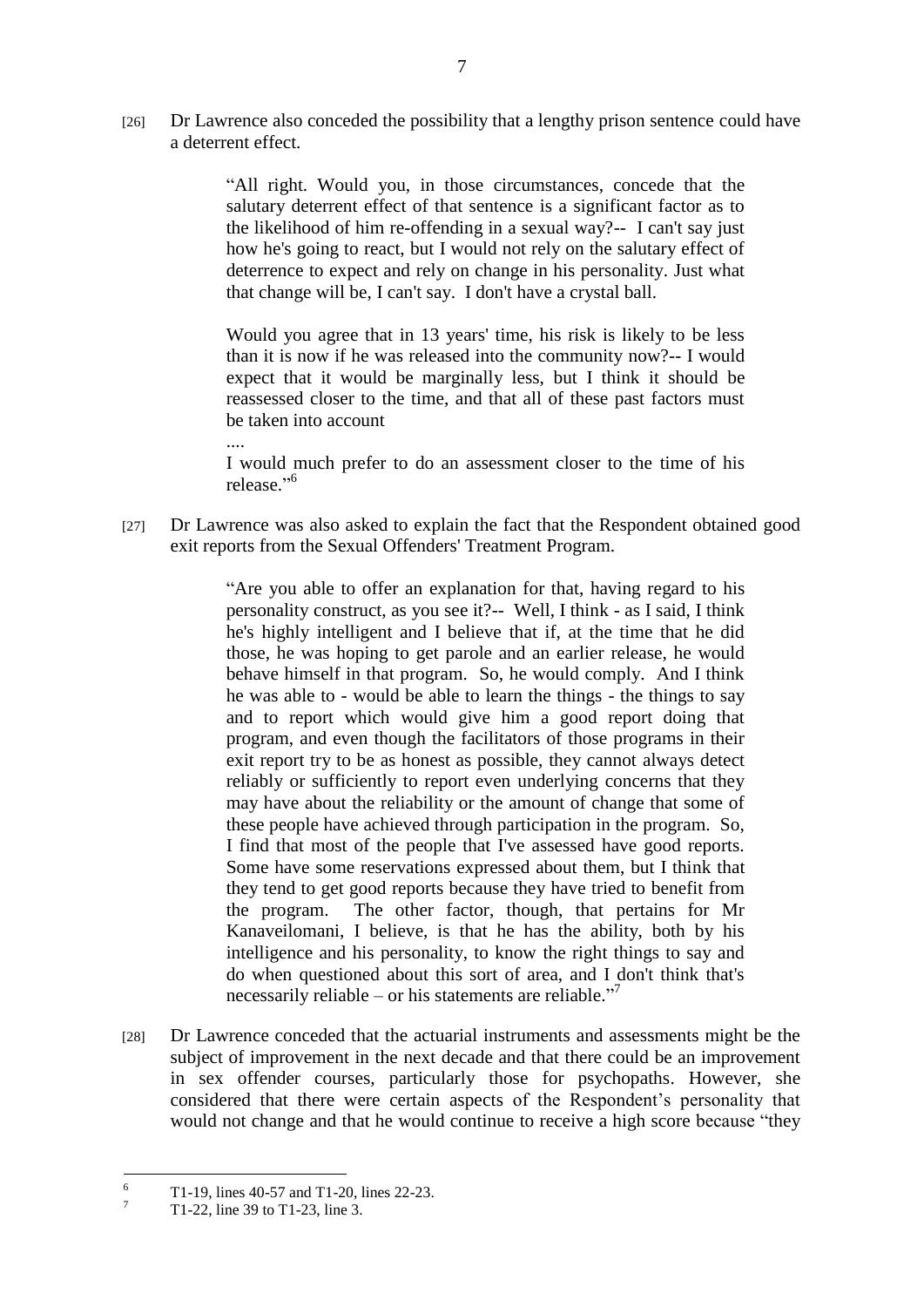are essentially the part of the emotional core or the personality of this individual and I don't think they are likely to change". $8$ 

[29] Dr Lawrence concluded that she regards the Respondent as a very high risk of reoffending sexually and that the risk is likely to continue. She considered that it is far more probable than not, that the risk will remain high at the time of his future eligibility for release. She considers that the most likely scenario is that the Respondent will rape a female stranger in her own home possibly with the use of a weapon, accompanied with threats.

*The evidence of Dr Beech*

- [30] Dr Beech's reports indicate that he initially gave the Respondent a score of 27.8 out of 38 on the Hare Psychopathy Checklist. Dr Beech stated that he regards such a score as a 'high' score despite it being below the cut off for psychopathy as such a score "indicates a high risk for sexual reoffending in rapists."<sup>9</sup> Dr Beech scored him on the Static 99 risk assessment tool at 6 which means he has a 33% risk of reoffending within 5 years. Dr Beech in his oral evidence to the Court indicated that he considered that a more accurate way to describe that result would be to indicate ―that the risk of re-offending of that group is considered high and in the realm of twice or more of the base rate of the risk of sex offences generally.<sup> $10$ </sup> Dr Beech initially gave the Respondent a Sexual Offender Risk Appraisal Guide ("SORAG") score of 25 which put him in category 8 which gave a 75% risk of violent reoffending within seven years.
- [31] Dr Beech's reports indicate that the Respondent has an antisocial personality and that he displays significant psychopathic traits. Dr Beech was not, however, satisfied that there was a sufficient basis for a diagnosis of sexual sadism at the present time. He stated;

―I didn't rule that in and I didn't rule that out. I don't think there is enough material available to me to confirm that diagnosis. It requires, I think, some indication that there are thoughts sexes sorry, thoughts, images, fantasies and urges towards violence, intimidation and humiliation, and I can't clearly see that. I have a suspicion that it's there and the suspicion arises out of the offences in Toowoomba. It seemed to me that not only were they predatory but some of the acts involved an attempt to terrorise the woman before she was assaulted."<sup>11</sup>

[32] Dr Beech considered that there were a range of possible treatment options as follows:

> ―I would go back to a high intensity sexual offender program, a high intensity violent offender program. I would look at more the prosocial things that he needs to gain over the next couple of years, which is education, employment, you know, employment skills. I would look at drug and alcohol rehabilitation programs and then

 $\frac{1}{8}$  $\frac{8}{9}$  T1-27, lines 50-52.

 $\frac{9}{20}$  Report of Dr Beech, dated 26 September 2010, page 29.

 $T1-48$ , lines 8-10. 11

T1-48, lines 25-34.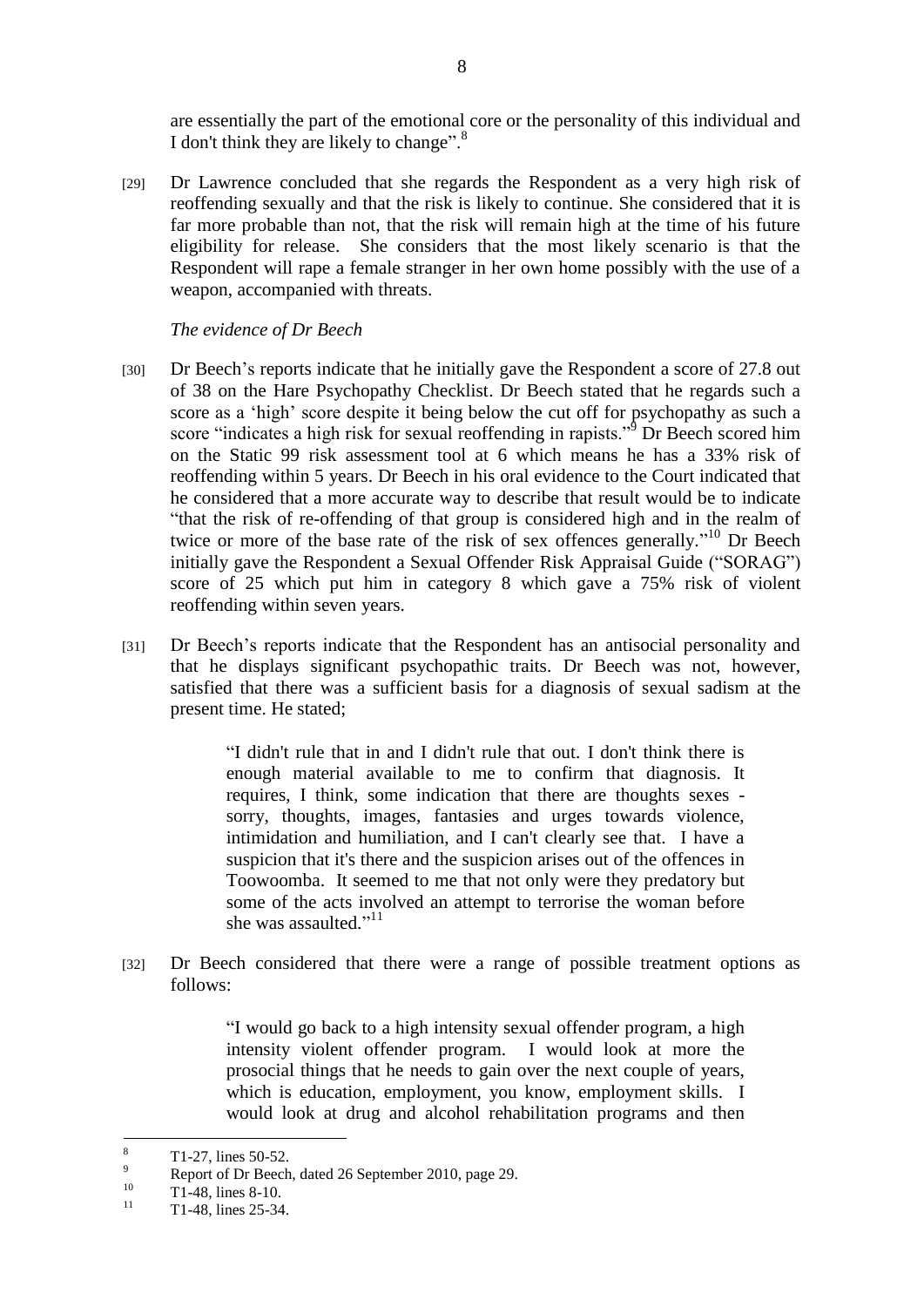during the course of his incarceration involve him in maintenance programs for that. But given his high psychopathy rating and given his very high, not high but very short time in which he re-offended, I would be sitting down with him and doing some intensive cognitive therapy. I know Professor James talked about - sorry, Professor Nurcombe talked about psychonamic therapy, I would be looking at cognitive therapy. I'm more convinced by the researcher Steven Wong in Canada that if you meet with psychopaths and you need to treat them, the best tactic is to talk with them about what is in their best interests when they are released into the community, and I think you have to sit down with Mr Kanaveilomani and talk about what is in his best interests next time he gets released, and that would be not to sexually offend otherwise he's going to be back in prison for a long time again. That if he wants to have sex with women, you know, he is a fit man, he's reasonably good looking, there would be better ways to arrange sexual liaisons than these drunken or predatory sexual sprees."<sup>12</sup>

- [33] Dr Beech, however, ultimately considered it would be difficult to make predictions over the next 13 years taking the Respondent's age at release into account. Dr Beech also referred to the research which indicated "that people did change"<sup>13</sup> but considered that the Respondent would be a risk of further sexual offending on release. In particular, Dr Beech noted that the prison reports before the Respondent's release were pretty good and that his prison reports soon after he returned to prison and his current prison reports were all good. It would seem, therefore, that although the Respondent does well in prison, as soon as he is released, he faces a range of destabilising factors and does not react well to supervision.
- [34] Dr Beech considered that the Medium Intensity Sexual Offender Treatment Program he did prior to his release in 2008 was probably inadequate for him. Dr Beech also noted that the Respondent had done a violence program, a cognitive skills program, as well as an anger management and a drug and alcohol program. Dr Beech stated that what came out in the Sexual Offender Program were his attitude of sexual entitlement and his tendency to minimise the range of his offences. He stated that those issues would need to be the focus during any high intensity program. He also considered that an important factor would be the Respondent's relapse prevention plan, and the things that he would need to do when released so that he would not re-offend.
- [35] Dr Beech stated that what cannot be predicted currently is the way in which the Respondent may change over the next 10 years which would act to decrease the assessed risk. Dr Beech's evidence in this regard was as follows:

"how would Mr Kanaveilomani present in November 2023 when he's to be released?-- Well, I think that is the difficulty. The difficulty is in 13 years' time, 10 years' time you talk with him, you say - you could realistically say, "Listen, he's done all the programs. His prison behaviour has been very good. He's now a mature prisoner,

 $\frac{1}{12}$  $T1-49$ , lines 25-49.

<sup>13</sup> T1-50, line 14.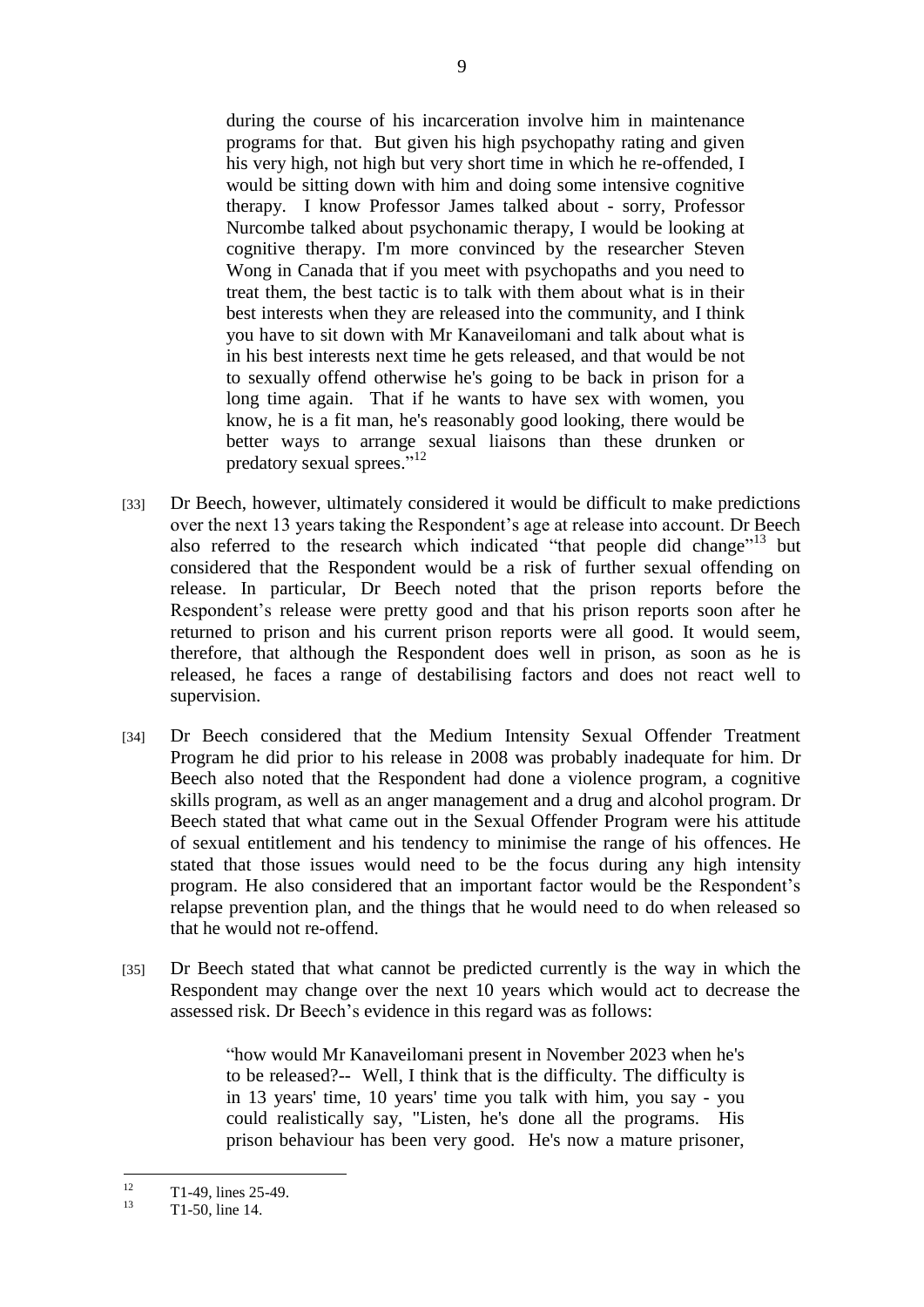compliant with all the rules, and during that time he has completed his construction course and he's done a number of other vocational programs". The difficulty is you would be saying, "Okay, but this looks a lot like it was back in 2009, doing very well, do up some plans, he has a number of skills and strategies, but if we release him how do we know he won't do the same thing again?", which is as soon as he gets out, resists restrictions, resists parole, doesn't take up the drug and alcohol programs or the vocational programs that he is supposed to do and instead pushes to go ahead and drink with his mates and friends and very quickly returns to his earlier lifestyle, and I don't know how you would judge that all things being equal at the moment.

All you have but is someone who is at high risk of sexual reoffending?-- Yes."14

[36] Dr Beech stated that in his view, there was currently no way of assessing whether any treatment would be successful short of releasing the Respondent. He considered that "The difficulty is not knowing how he might have changed or what other factors may have changed in ten years' time."<sup>15</sup> In terms of what factors would need to change he stated:

> "I think, and I mean I guess I can generate a romantic notion, if you like, which would be along the lines that he meets up with other Fijian elders, he is then returned to a religious basis for his beliefs, he moves from construction, then takes up, given a job as a carer for one of the elderly prisoners and over time people are astounded by the empathy that he has been able to develop, take responsibility for his actions, things like that, that at the end of it you say, 'Well, he has done very well. He's surprised us. There's a number of things that he's put in place which look very good. Over the years he's pursued his training and courses and now he's actually established that he can work and he's actually got some good prospects for employment. All those things that I can see make me think, gee, he has done better and his risk of re-offending has reduced', but the biggest difficulty is I don't know how they would stand up once he faces the destabilising factors that he would on release."<sup>16</sup>

[37] Ultimately, Dr Beech considered that an assessment of risk on release would need to be done closer to release date. He stated, however, that "what's known is that on an actuarial basis, in 10 years' time, he would still be within the group viewed as being at high risk of re-offending."<sup>17</sup> In terms of his current risk, Dr Beech stated that he considered that the Respondent was currently a high risk of reoffending sexually if released from custody and that the offence was likely to be a violent rape.

*The evidence of Professor Nurcombe*

 $14$  $14$  T1-51, lines 9-30.

 $15$  T1-51, lines 42-44.

 $^{16}$  T1-51, line 45 to T1-52, line 5.

<sup>17</sup> T1-53, lines 11-13.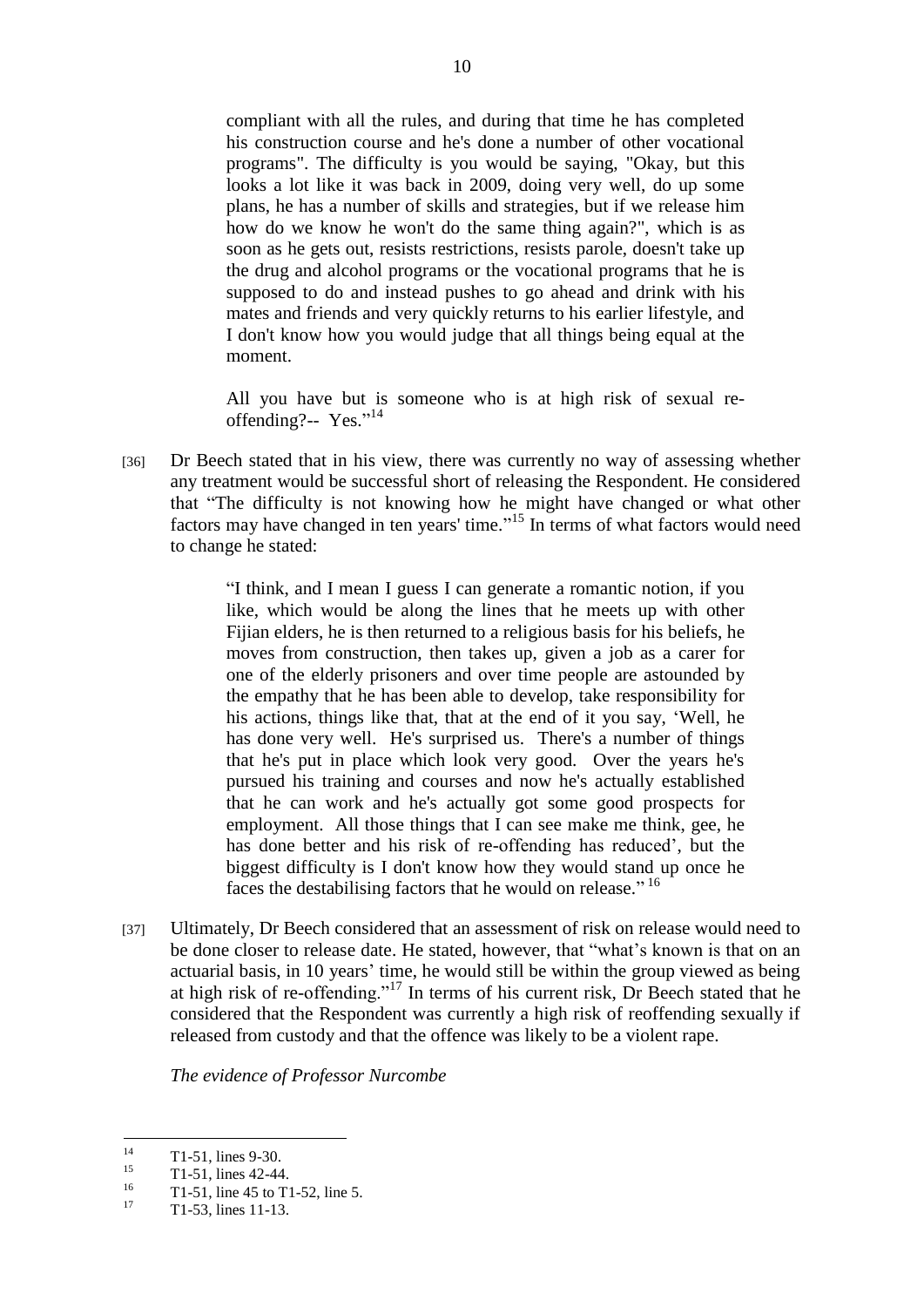[38] Professor Nurcombe indicated that he had initially assessed the Respondent whilst he was an inmate of the Youth Detention Centre whilst he was incarcerated for the first offences. Dr Nurcombe indicated that he then did a full assessment in relation to the DPSOA in August 2010 which he ultimately revised in his subsequent report in 2012. He indicated that he initially assessed the Respondent's score under the Hare Psychopathy Checklist as between 17 and 19 out of a possible score of 40. Dr Nurcombe stated that he revised that score in 2012 to a score of 31 out of 40 which meant that the Respondent qualified for a diagnosis of psychopathy. Dr Nurcombe was asked to explain the revision in the scores.

11

―What motivated you to make the changes between 17 to 19 on the one hand and 31 on the other?-- Fuller knowledge of the nature of the offence which I didn't have, did not have complete information about that on the first, in the first assessment.

How is that relevant?-- Well, it had to do largely with the nature of the offence, it's the planning involved in it, and the degree to which I thought that Mr Kanaveilomani's glibness had essentially conned me into making certain evaluations initially which I changed afterwards.

How do you mean "conned" you?-- Well, I think that Mr Kanaveilomani is able to role play certain attitudes, that he is, has learnt how to say what he needs to say to gain a certain end. He's an impressive looking man and he comes through with great sincerity in what he says.

So how did that affect your assessment?-- Well, I think I was conned."<sup>18</sup>

- [39] Dr Nurcombe diagnosed the Respondent as suffering a paraphilia, sexual sadism, possible voyeurism, antisocial personality disorder and psychopathic personality disorder. Dr Nurcombe differed from Dr Lawrence in that he considered that there were both paraphilia and sexual sadism on the basis that there have been three episodes of rape, including two episodes of sadistic rape and a third episode which he took to be an abortive rape. Dr Nurcombe stated that he considered that the Respondent had behaved in an extremely violent manner towards three women. He indicated that sexual sadists gain sexual gratification from the infliction of pain and domination and it is the dominating and degrading of the woman which is significant. He considered that there was evidence of those elements in this case.
- [40] Dr Nurcombe also explained the manifestations and implications of an antisocial personality disorder and a psychopathic personality disorder manifest in the following terms;

―Well, antisocial personality disorder grows out of conduct disorder which is a diagnosis associated with childhood and adolescence, chronic rule breaking, stealing and disruptive behaviour in children and adolescents then goes over into or progresses into chronic antisocial behaviour in adulthood with rule breaking and other forms of antisocial behaviour.

<sup>18</sup> T1-31, lines 13-32.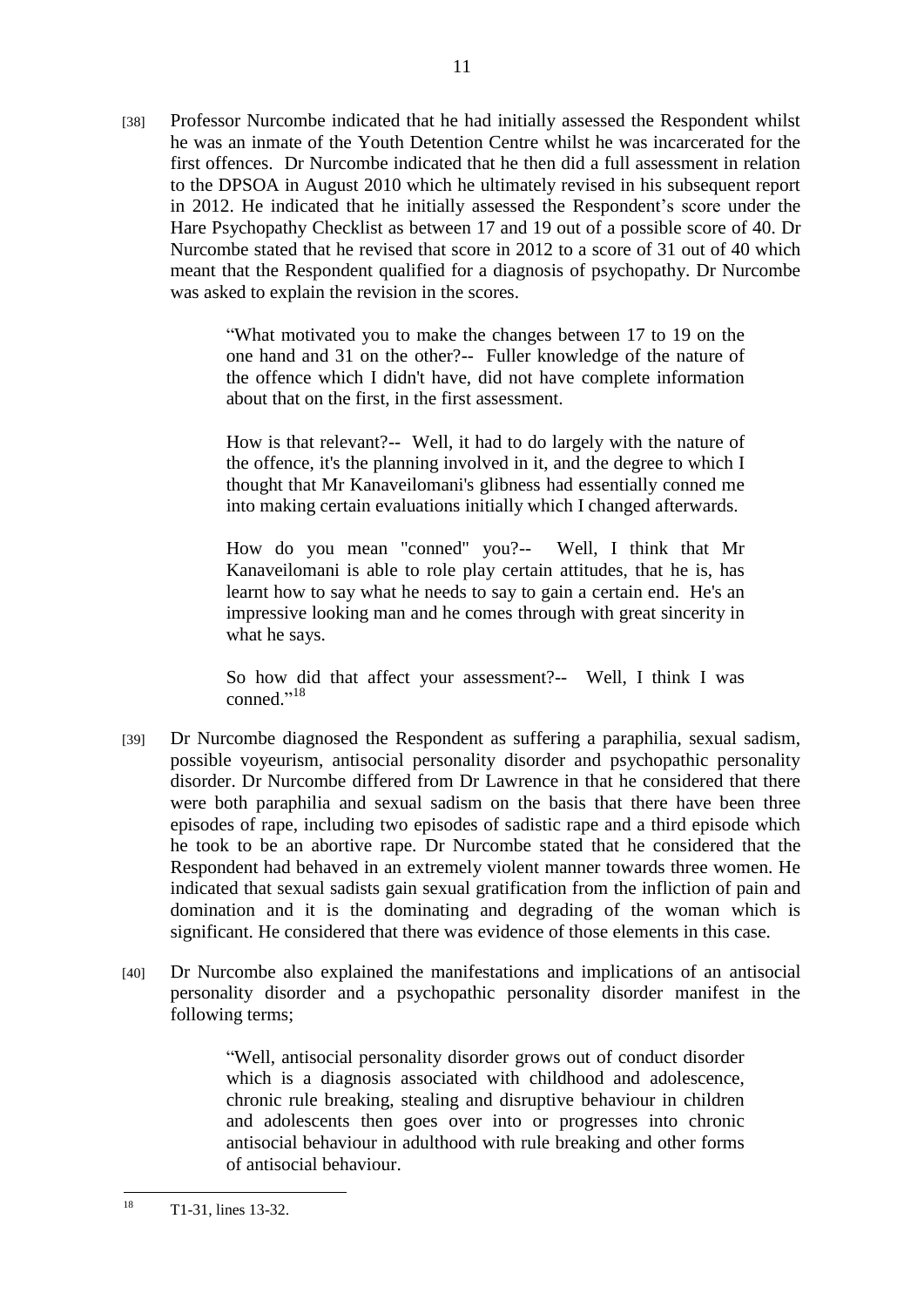And the psychopathic aspect?-- About 60 per cent of the prisoners in a prison are diagnosed as having antisocial personality disorder, that's been consistent throughout the world, and about 20 per cent of people with antisocial personality disorder have the more highly developed psychopathic personality disorder which is characterised by those different facets of behaviour which are fully described in the Hare Psychopathy Checklist.

So of that 60 per cent 20 per cent of that 60 per cent have, are psychopaths?-- Yes.

And so what does that mean for that subset of persons with antisocial personality disorder that have psychopathic personality disorder?-- It means that they are less likely to be available for treatment and often they may appear to improve but their improvement is not authentic."<sup>19</sup>

- [41] Dr Nurcombe also indicated that he had also considered that there was an Axis 1 diagnosis of possible voyeurism as he believed that there was a voyeuristic aspect in the offending behaviour, as there is evidence of the Respondent hanging around outside houses to find a victim, a suitable victim, perhaps to see the victim undressing or to see them through the window. He also considered this behaviour to be an aspect of the sexual sadism.
- [42] In terms of possible treatment, Dr Nurcombe stated that it would be essential that the Respondent complete a high intensity sex offender treatment program and that those who treat him need to be sceptical about claimed improvements. He stated that they need to be more focused on concrete matters, rather than issues like empathy and remorse, which he did not think the Respondent was capable of at the present time. He also considered that he would like the Respondent to be in an ―individual, dynamically oriented psychodynamic psychotherapy to explore the relationship between this man's attitude towards his violent father, his unfaithful and abandoning mother, and the other terrible events that happened to him when he was cut loose by his family, allowed to wander on the streets of Suva."<sup>20</sup>
- [43] Dr Nurcombe concluded that even if all of these resources were applied to the Respondent he would be "sceptical it would be effective, but I would always be positive about the possibility".<sup>21</sup> He indicated "I don't think it's likely to change but I can't say it would not change."<sup>22</sup> In this regard, he referred to a study done in 1999 by Seto and Barberry which "found that people with a psychopathic personality who had been exposed to a Sexual Offenders' Treatment Program and appeared to have done well were, in fact, four times as likely as other offenders in that treatment to reoffend."<sup>23</sup> He considered that the risk was that the Respondent, on release, would re-offend by way of breaking in and being sexually sadistic towards a woman.

<sup>19</sup>  $\frac{19}{20}$  T1-32, lines 21-45.

 $^{20}$  T1-34, lines 11-16.

 $\frac{21}{22}$  T1-34, lines 38-39.

<sup>&</sup>lt;sup>22</sup> T1-34, line 58 to T1-35, line 1.

T1-35, lines 5-9.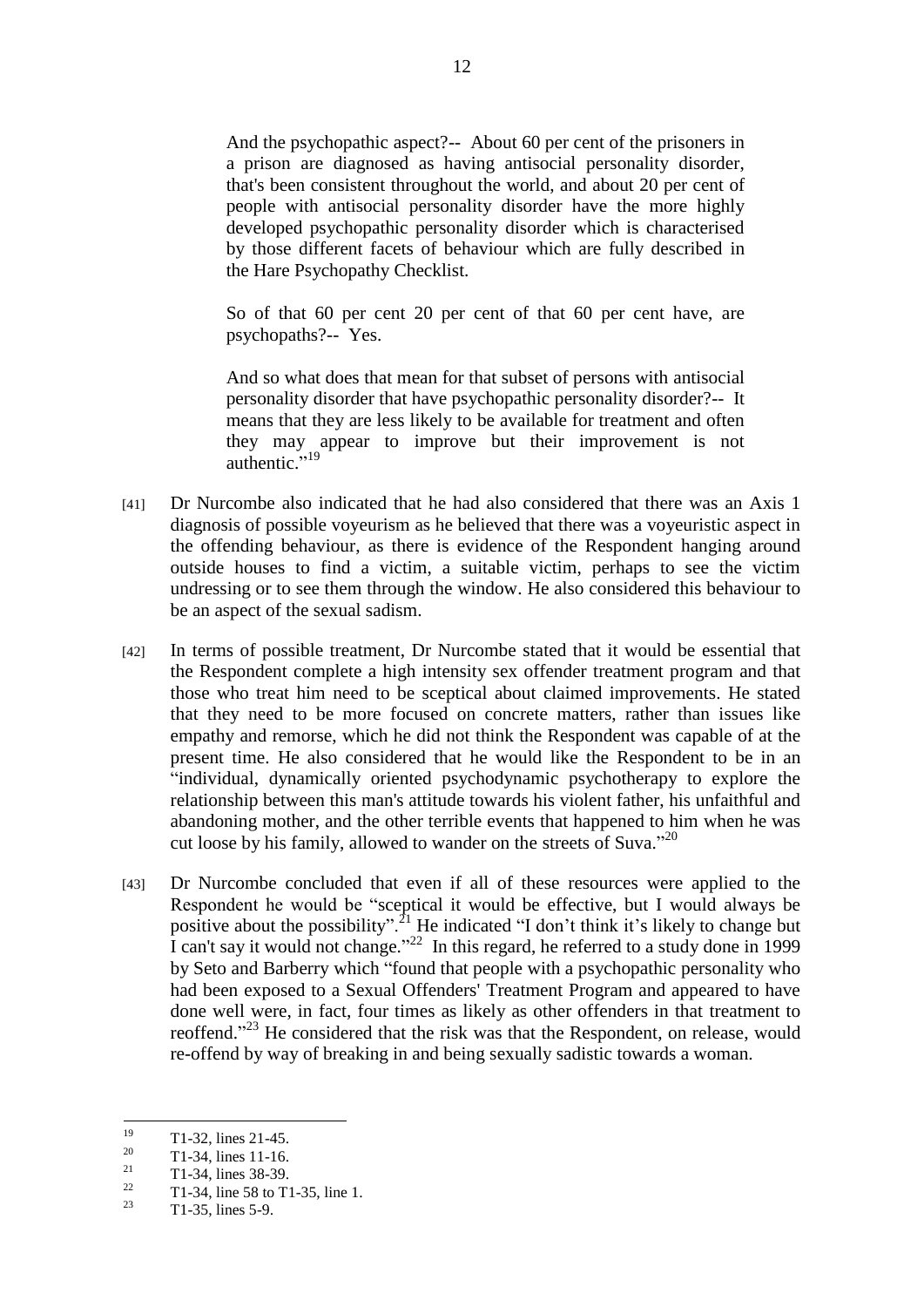[44] Dr Nurcombe gave his ultimate opinion on the likelihood of improvement in the next decade, particularly in terms of the Respondent's possible maturity as follows:

> ―Well, if maturity means age - if you mean by maturity, moral maturity and so forth, I doubt whether that's going to happen. It might. I wouldn't preclude it, but I think it is unlikely. On the other hand, with age, as sexual impulses dampen down, rape becomes less likely, certainly after the age of 45.

> So, Mr Kanaveilomani might only be about 42 or 43 when he is released in 2023?-- So, he will be on the cusp of when sex impulses are less intense.

> Dr Lawrence seemed to suggest that the real features that would be effective to reduce his risk would be decline in health?-- Certainly that occurred, yes.

Or a head injury?-- Yes.

Other than that, Dr Lawrence seemed to be reasonably pessimistic about Mr Kanaveilomani's prospect of risk reduction with the mere passage of time. Do you agree with that - do you agree with that evidence?-- Well, she mentioned two different possibilities of things that could happen. It is possible that this man might respond to the combination of treatments I've suggested - it's possible. I wouldn't preclude that."<sup>24</sup>

- [45] Dr Nurcombe indicated that whilst the Respondent had completed the Medium Intensity Sex Offenders Program in gaol in 2008, he had not completed the High Intensity Sex Offender Treatment Program in custody, which is what he considered should have been provided.
- [46] Dr Nurcombe considered that the Respondent may in fact be deterred from offending by the fact that he has once again been sentenced to a substantial period of imprisonment for his current offences. Dr Nurcombe stated that the Respondent may desist given "The pay off of the pleasure of hurting women versus the displeasure of being in prison for 13 years.<sup>525</sup> He considered that there may be some change if there was some effective personal deterrence particularly if combined with a reduced sexual desire. He also indicated that "It is possible that his manipulativeness and pathological lying and his glibness could be reduced over time, particularly if he responds to therapy. It's possible." $26$
- [47] Whilst Dr Nurcombe noted the Respondent's excellent progress in vocational programs in prison, including a medium intensity sex offender program, he also noted that on parole, the Respondent objected to supervision and drank alcohol.
- [48] Dr Nurcombe was also asked a number of questions about the reliability of the actuarial instruments that were currently in use in the following terms:

 $24$  $\frac{24}{25}$  T1-36, lines 1-25.

 $^{25}$  T1-38, lines 50-52.

<sup>26</sup> T1-39, lines 25-28.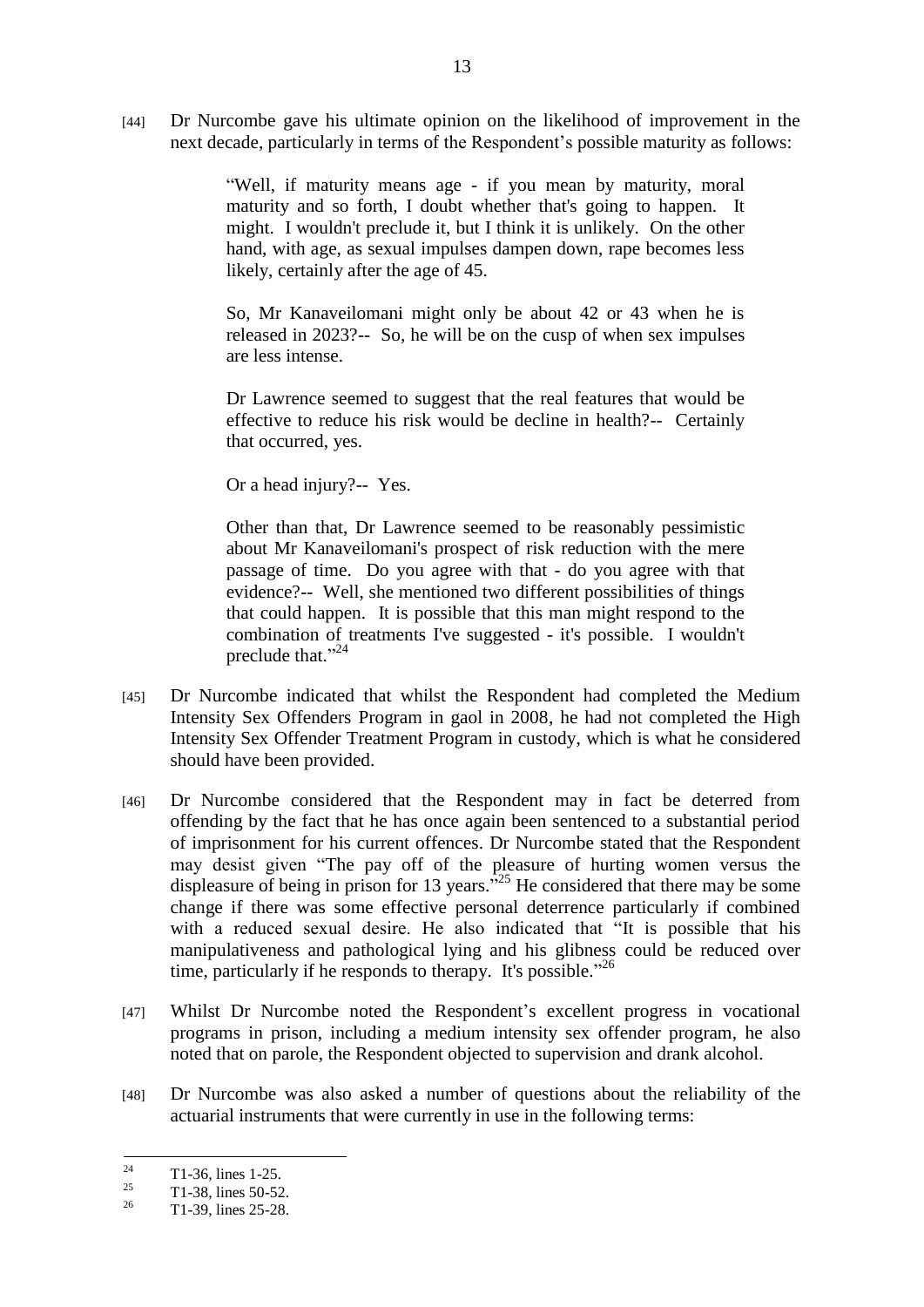―Can you see any difficulties with using the actuarial instruments to assess the risk that the respondent might present if released from custody some 13 years hence?-- Yes, I see several.

And what are those?-- Well, first of all these actuarial instruments were developed upon North American and to some extent British population, Canadian, basically, Canadian and to some extent British populations, whether they refer to the Australian population as a whole we don't know, whether they refer in particular to indigenous people we don't know. Now some work is about to be done in Canada with regard to the Inuit and American and Canadian Indian populations, but even if that work is known whether it applies to Australian Aboriginal or Melanesian populations is an open question. So that's a problem.

That's a problem which is there generally with respect to the use of the instruments in relation to different populations than those which were the subject of the studies?-- Yes.

But can I also ask you about any particular difficulties in using such instruments to assess a risk, a future risk which will be deferred some 13 years from the time of the use of the instrument?-- Yes. There are two points that I can make about that, and that is most of the instruments only predict up to ten years, but the Static 99 2003 does predict up to 15 years, but it's important to note that the prediction has to do with groups of prisoners not with an individual prisoner. Whether those figures apply to a specific individual is not clear because that specific individual may have other factors which are highly relevant to a prediction that are not included in the instruments."<sup>27</sup>

[49] Dr Nurcombe also considered that "it would be most unfair to make an assessment of risk factors that ignored what might occur over the next 13 years".<sup>28</sup> Dr Nurcombe, however, stated that given the Respondent's psychopathic personality, the risk of sexual violence soon after release is very high. In terms of the Respondent's current risk, Dr Nurcombe stated that he considered that he "remains" a very high risk of enacting violent sexual fantasies if released". <sup>29</sup>

## **The Statutory Scheme**

[50] There is no doubt that, in order to provide for the adequate protection of the community, the DPSOA legislation establishes a scheme for the continued detention in custody or supervised release of prisoners who have previously committed serious sexual offences and are deemed to be at risk of committing serious sexual offences if released, or if released without appropriate supervision. Significantly, the legislation also aims to facilitate the rehabilitation of those prisoners by providing control, care or treatment. Those objects as set out in s 3 of the DPSOA are:

 $27$  $\frac{27}{28}$  T1-42, lines 22-54.

 $\frac{28}{29}$  T1-43, lines 10-13.

<sup>29</sup> Report of Professor Nurcombe, dated 25 August 2012, at page 10.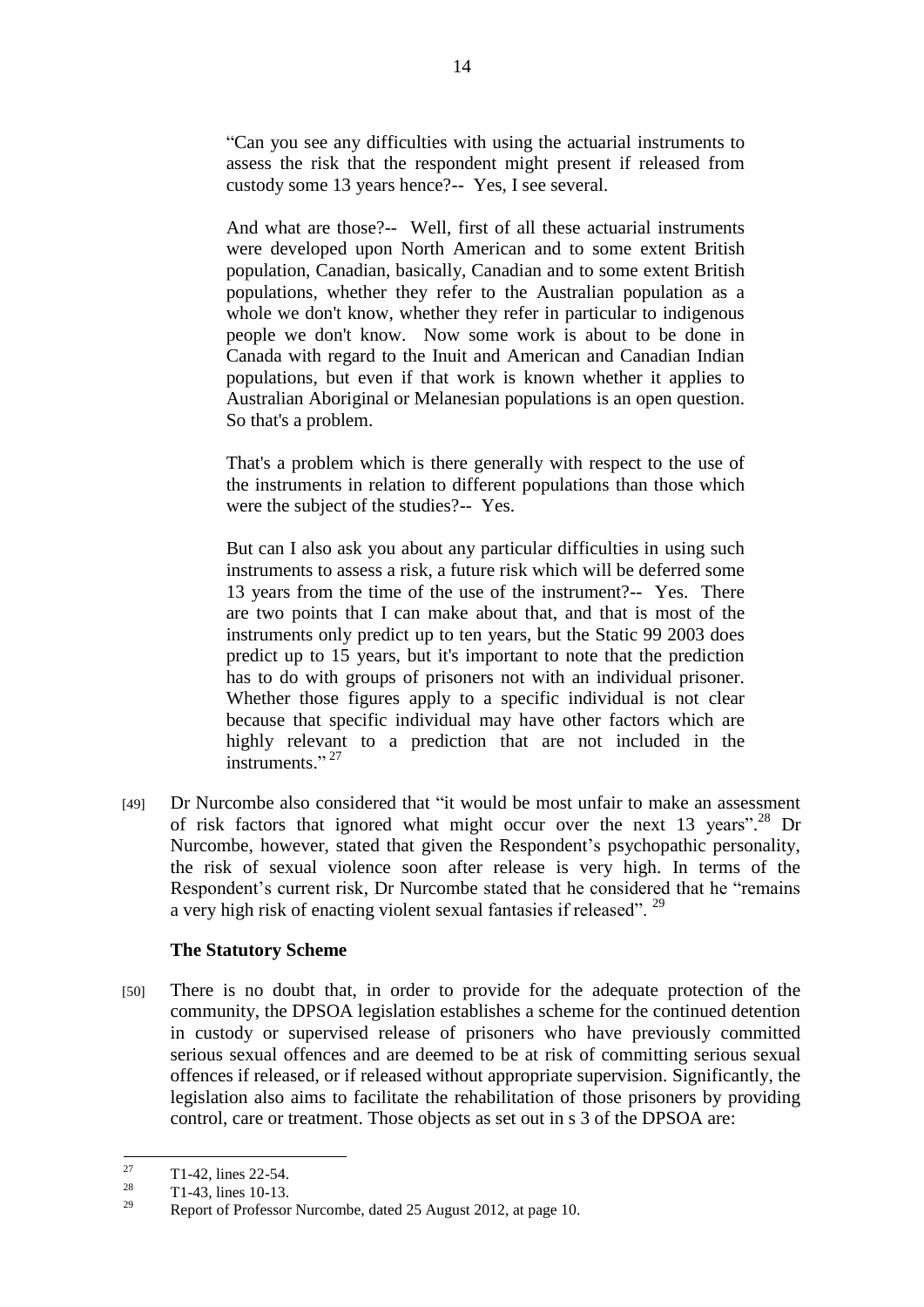- (a) "to provide for the continued detention in custody or supervised release of a particular class of prisoner to ensure adequate protection of the community; and
- (b) to provide continuing control, care or treatment of a particular class of prisoner to facilitate their rehabilitation."
- [51] The Attorney General then has the responsibility for making an application pursuant to s 5 of the DPSOA as follows:

# **"5 Attorney-General may apply for orders**

- (1) The Attorney-General may apply to the court for an order or orders under section 8 and a division 3 order in relation to a prisoner.
- (2) The application must—
	- (a) state the orders sought; and
	- (b) be accompanied by any affidavits to be relied on by the Attorney-General for the purpose of seeking an order or orders under section 8; and
	- (c) be made during the last 6 months of the prisoner's period of imprisonment.
- (3) On the filing of the application, the registrar must record a return date for the matter to come before the court for a hearing (*preliminary hearing*) to decide whether the court is satisfied that there are reasonable grounds for believing the prisoner is a serious danger to the community in the absence of a division 3 order.
- (4) The return date for the preliminary hearing must be within 28 business days after the filing.
- (5) A copy of the application and any affidavit to be relied on by the Attorney-General must be given to the prisoner within 2 business days after the filing.
- (6) In this section—

*prisoner* means a prisoner detained in custody who is serving a period of imprisonment for a serious sexual offence, or serving a period of imprisonment that includes a term of imprisonment for a serious sexual offence, whether the person was sentenced to the term or period of imprisonment before or after the commencement of this section."

[52] The orders which may be granted under the DPSOA as "Division 3 orders" are usually 'continuing detention orders' pursuant to  $s$  13(5)(a) or 'supervision orders' pursuant to s 13(5)(b). Section 13 of the DPSOA is in the following terms:

## ―**13 Division 3 orders**

- (1) This section applies if, on the hearing of an application for a division 3 order, the court is satisfied the prisoner is a serious danger to the community in the absence of a division 3 order (a *serious danger to the community*).
- (2) A prisoner is a serious danger to the community as mentioned in subsection (1) if there is an unacceptable risk that the prisoner will commit a serious sexual offence—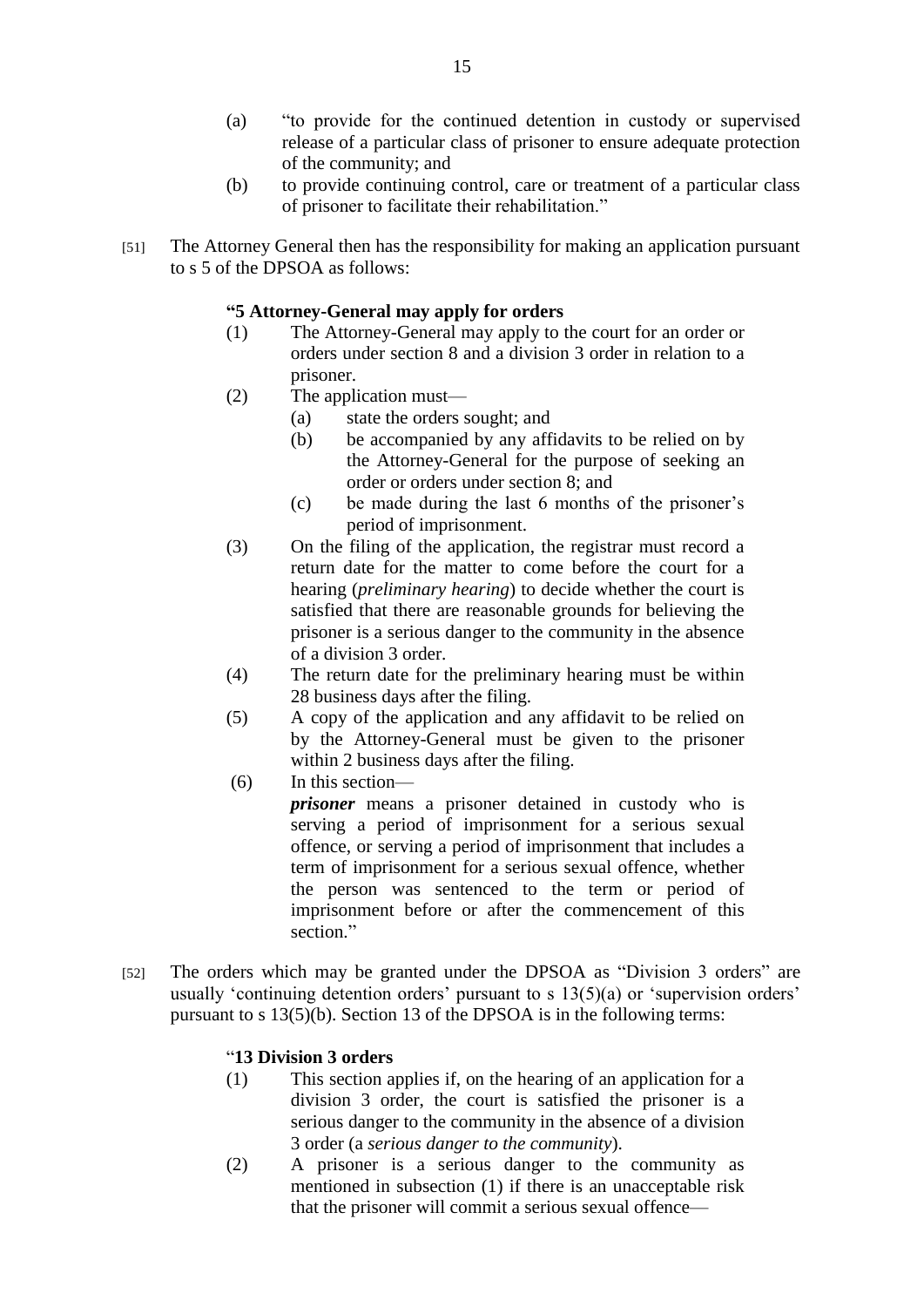- (a) if the prisoner is released from custody; or
- (b) if the prisoner is released from custody without a supervision order being made.
- (3) On hearing the application, the court may decide that it is satisfied as required under subsection (1) only if it is satisfied—
	- (a) by acceptable, cogent evidence; and
	- (b) to a high degree of probability;
	- that the evidence is of sufficient weight to justify the decision.
- (4) In deciding whether a prisoner is a serious danger to the community as mentioned in subsection (1), the court must have regard to the following—
	- (aa) any report produced under section 8A;
	- (a) the reports prepared by the psychiatrists under section 11 and the extent to which the prisoner cooperated in the examinations by the psychiatrists;
	- (b) any other medical, psychiatric, psychological or other assessment relating to the prisoner;
	- (c) information indicating whether or not there is a propensity on the part of the prisoner to commit serious sexual offences in the future;
	- (d) whether or not there is any pattern of offending behaviour on the part of the prisoner;
	- (e) efforts by the prisoner to address the cause or causes of the prisoner's offending behaviour, including whether the prisoner participated in rehabilitation programs;
	- (f) whether or not the prisoner's participation in rehabilitation programs has had a positive effect on the prisoner;
	- (g) the prisoner's antecedents and criminal history;
	- (h) the risk that the prisoner will commit another serious sexual offence if released into the community;
	- (i) the need to protect members of the community from that risk;
	- (j) any other relevant matter.
- (5) If the court is satisfied as required under subsection (1), the court may order—
	- (a) that the prisoner be detained in custody for an indefinite term for control, care or treatment (*continuing detention order*); or
	- (b) that the prisoner be released from custody subject to the requirements it considers appropriate that are stated in the order (*supervision order*).
- (6) In deciding whether to make an order under subsection  $(5)(a)$  or  $(b)$ —
	- (a) the paramount consideration is to be the need to ensure adequate protection of the community; and
	- (b) the court must consider whether—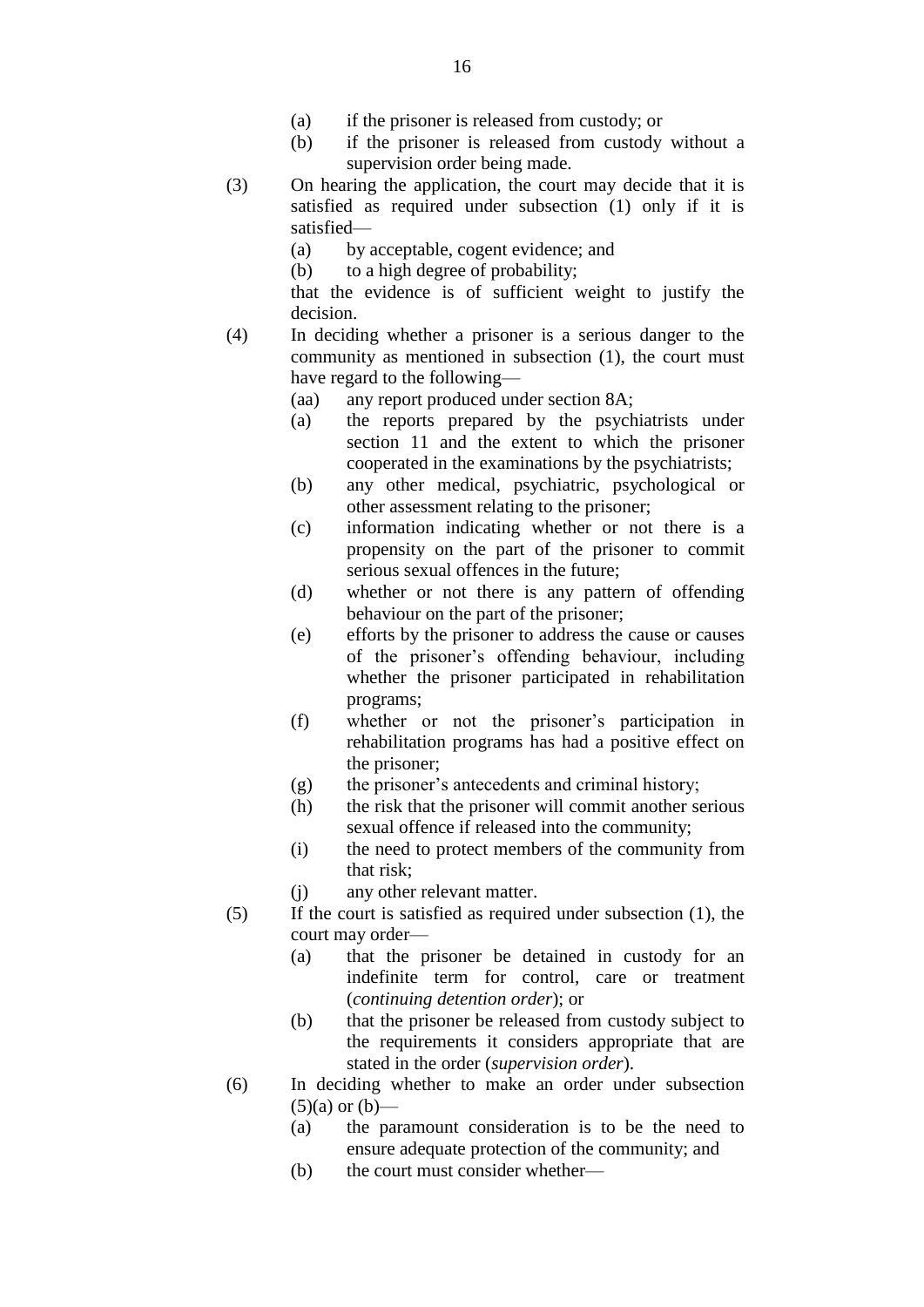- (i) adequate protection of the community can be reasonably and practicably managed by a supervision order; and
- (ii) requirements under section 16 can be reasonably and practicably managed by corrective services officers.
- (7) The Attorney-General has the onus of proving that a prisoner is a serious danger to the community as mentioned in subsection  $(1)$ ."

#### **Issues:**

- [53] The real issue in this application is whether the DPSOA applies in the particular circumstances of this case and whether a Division 3 Order should be made. The legislation is clearly directed at a "particular class of prisoner''. That is, a prisoner who "is serving a period of imprisonment for a serious sexual offence". The Respondent is not currently serving a period of imprisonment for a serious sexual offence and he is not in the last six months of that period of imprisonment. He is, however, serving a long period of imprisonment and will not realistically be considered for release for another decade.
- [54] There is no doubt, however, that the Respondent was a prisoner for the purposes of the legislation at the time the application was filed. The question is whether that is sufficient not only to trigger an application pursuant to the DPSOA legislation but also to make the Respondent subject to a Division 3 order whilst he is also serving a current term of imprisonment.

#### **The Applicant's arguments**

- [55] Counsel for the Applicant notes that the term 'prisoner' is defined in s 5(6) of the DPSOA as a "prisoner detained in custody who is serving a period of imprisonment for a serious sexual offence, or serving a period of imprisonment that includes a term of imprisonment for a serious sexual offence" and that pursuant to s  $13(2)$ , such a prisoner is a serious danger to the community as mentioned in s 13(1) if "there is an unacceptable risk that the prisoner will commit a serious sexual offence" if released from custody or released without a supervision order. Counsel argues that in this case the application has been validly brought pursuant to s 5 of the DPSOA and that the question of unacceptable risk therefore has to be determined "now" and not at the time of the Respondent's release from the current term of imprisonment in a decade.
- [56] Counsel argues that if there is an intervening term of imprisonment, the reference to  $\text{`release from custody' in s } 13(2)(a) \text{ and } (b) \text{ DPSOA cannot be 'temporally'}$ restricted to a release from custody from that particular term of imprisonment, and the section didn't apply unless he was going to be released from custody as opposed to serving another sentence". Counsel therefore submits that the question is whether there is an unacceptable risk that the Respondent will commit a serious sexual offence if he was released from custody now and that the overwhelming evidence is that he is such an unacceptable risk and that a continuing detention order should be made.
- [57] Counsel argues that the continuing detention order would take effect once the Respondent has served his current term of imprisonment as s  $14(1)(a)$  of the DPSOA provides that "a continuing detention order has effect in accordance with its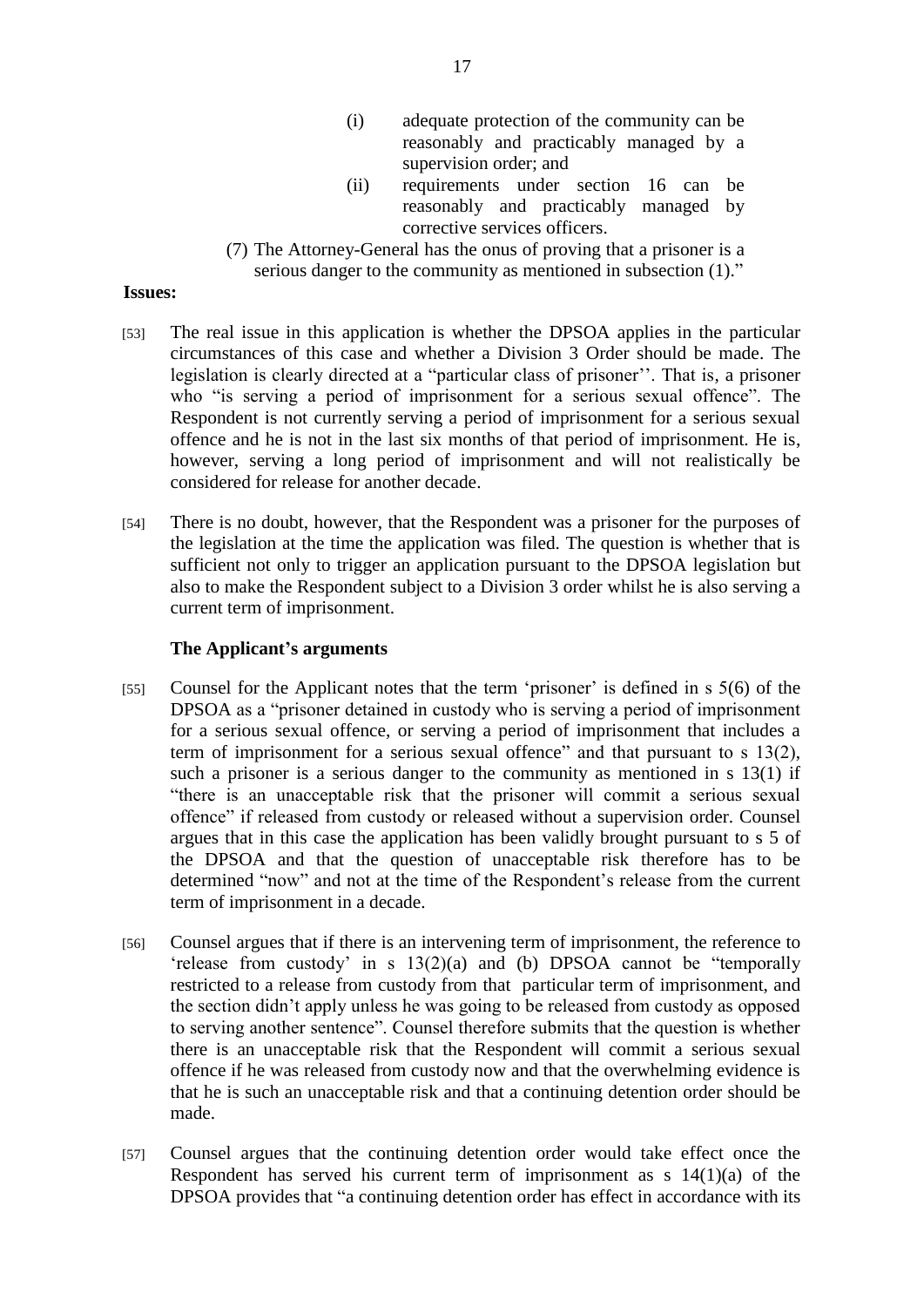terms – on the order being made or at the end of the prisoners period of imprisonment, whichever is the latter." In this case, it would be at the end of the period of imprisonment. A supervision order has effect pursuant to s 15 of the DPSOA "on the order being made or on the prisoner's release day, whichever is the later". A 'release day' is defined in the Schedule to mean "the day on which the prisoner is due to be unconditionally released from lawful custody under the *Corrective Services Act* 2006‖.

- [58] Counsel for the Applicant then argues that once a continuing detention order is made it must be reviewed at regular intervals in accordance with s 27 of the DPSOA. Section 30 then provides that at those reviews the Court may only affirm the decision that the prisoner is a serious danger to the community in the absence of a Division 3 order if satisfied by acceptable, cogent evidence to a high degree of probability of all the relevant matters as required by s 13(4). Section 30(3) of the DPSOA provides that if the Court affirms the decision it may order that the prisoner continue to be subject to a continuing detention order or be released from custody subject to a supervision order. Accordingly, Counsel submits if the periodic reviews of the continuing detention order do not result in the rescission of the order, then it will remain in place. It may well be that when his fulltime release date is reached, the Respondent will remain in custody pursuant to the continuing detention order if it has not been rescinded.
- [59] In terms of the discretion in s 13(3) Counsel for the Applicant submits that the respondent is clearly very dangerous and is currently an unacceptable risk of committing further serious sexual offences if he were to be released from custody now. Counsel argues that all of the psychiatrists accept that conclusion on the evidence as it currently stands and have also indicated that future treatment will be ―difficult‖. Counsel for the Applicant accepts that all the psychiatrists acknowledge that there is a prospect that "there might be advancements which might render this very dangerous man an acceptable risk." Counsel argues that should such advances be made and they in fact reduce the risk then that prospect will be examined in the periodic reviews over the coming decade. Accordingly it is argued that all of the requirements of the DPSOA have been satisfied and a continuing detention order should now be made.

#### **Should a Division 3 Order be made?**

- $[60]$  I am satisfied that a valid application has been made pursuant to s  $5(2)(c)$  of the DPSOA as the Attorney General has made the application in the last six months of the prisoner's period of imprisonment.
- [61] I am satisfied that the Respondent was a "prisoner" as defined by  $s\ 5(6)$  of the DPSOA at the time the application was made as he was at that time a prisoner detained in custody serving a period of imprisonment for a serious sexual offence.
- $[62]$  The next question for the Court therefore is whether the requirements of s 13(1) DPSOA have been satisfied? That is whether the Court is satisfied that the Respondent prisoner is a serious danger to the community in the absence of a Division 3 Order. Section 13(2) of the DPSOA provides that a prisoner is a serious danger to the community if there is an unacceptable risk that he will commit a serious sexual offence if released from custody or if released without a supervision order.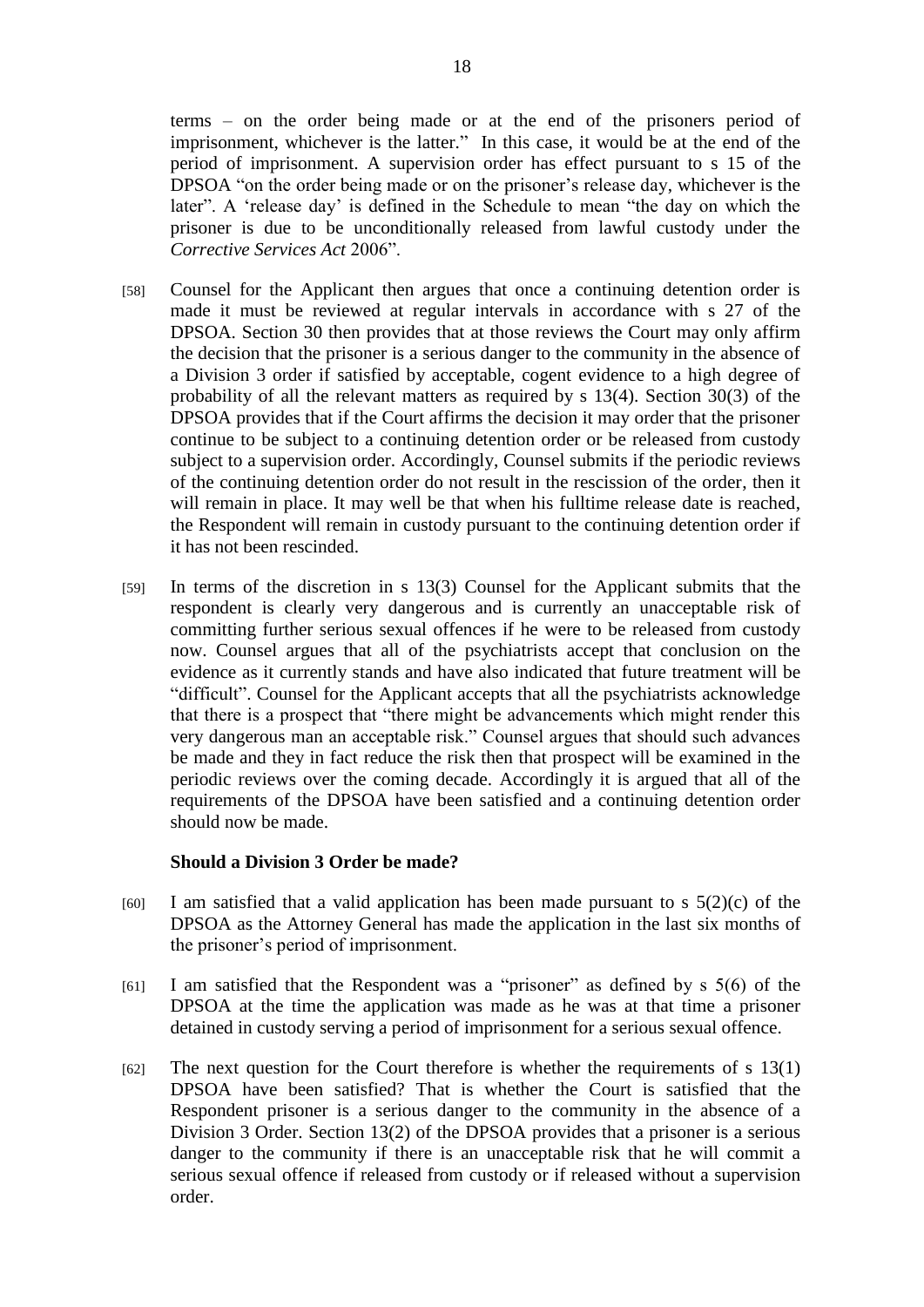[63] It would seem therefore that the real question in this application is whether I can be satisfied to a high degree of probability that the Respondent is currently a serious danger to the community if released from custody without an order being made under Division 3 of the DPSOA. It is clear that the Attorney General has the onus of proving that matter. As McMurdo J stated in *Attorney General for the State of*  Queensland v Sutherland<sup>30</sup>:

> "[27] The court can be satisfied as required under s  $13(1)$  only upon the basis of acceptable, cogent evidence and if satisfied "to a high degree of probability that the evidence is of sufficient weight to justify the decision." Those requirements are expressed within s 13(3) by reference to the decision which must be made under s 13(1). They are not made expressly referable to the discretionary decision under s 13(5). The paramount consideration under s 13(5) is the need to ensure adequate protection of the community. Subsection 13(7) provides that the Attorney-General has the onus of proving the matter mentioned in s 13(1). There is no express requirement that the Attorney-General prove any matter for the making of a continuing detention order, beyond the proof required by s 13(1). So s 13 does not expressly require, precedent to a continuing detention order, that the Attorney-General prove that a supervision order would still result in the prisoner being a serious danger to the community, in the sense of an unacceptable risk that he would commit a serious sexual offence. However in my view, such a requirement is implicit within s 13."

- [64] The unanimous view of all of the reporting psychiatrists is that the Respondent is currently a serious danger to the community. I am satisfied that such a finding can currently be made by acceptable, cogent evidence having had regard to all of the factors the Court must have regard to pursuant to s 13(4) of the DPSOA. Clearly the evidence of all of the psychiatrists as set out in these reasons does not allow for any other conclusion. I consider that there is ample evidence to support such a finding to a high degree of probability at this point in time.
- [65] The next question which needs to be considered is the type of order the Court should make pursuant to s 13(5) of the DPSOA. The section requires the Court in deciding whether to make an order under subsection  $(5)(a)$  or  $(b)$  to take into account the fact that the paramount consideration is to be the need to ensure adequate protection of the community and the court must consider whether adequate protection of the community can be reasonably and practicably managed by a supervision order.
- [66] This question was examined by Chesterman JA in *Attorney-General (Qld) v Lawrence<sup>31</sup>* as follows;

[28] Section 13(7) explicitly places on the Attorney-General the onus of proving that a prisoner is a serious danger to the community, ie that there is an unacceptable risk that he will commit a serious sexual offence if released from custody or released without a supervision order. As the trial judge pointed out if the Attorney discharges that onus the Court is then empowered pursuant to s 13(5) to make a continuing detention order or a supervision order or, perhaps, no order. The latter possibility comes from the use of the permissive

 $30^{\circ}$  $\frac{30}{31}$  [2006] QSC 268.

<sup>[2009]</sup> QCA 136.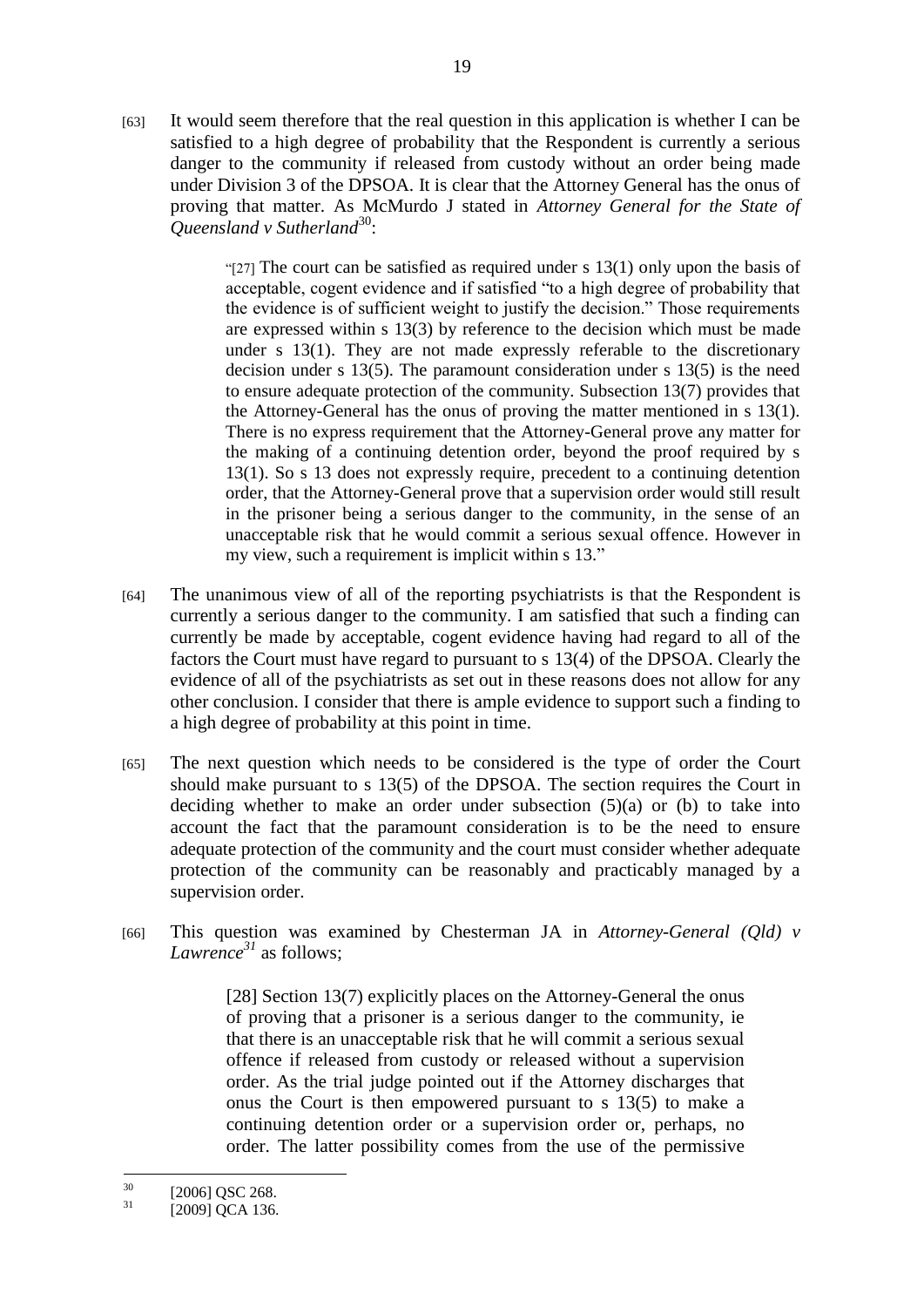"may order" in terms of (a) or (b). In *Fardon* Gleeson CJ thought that the Act conferred:

―a substantial discretion as to whether an order should be made, and if so, the type of order." $(592)$ 

McHugh J thought that:

"... if the Court finds that the Attorney-General has satisfied that standard, the Court has a discretion as to whether it should make an order under the Act and, if so, what kind of order  $(s\ 13(5))$ ." (597)

[29] The trial judge thought that it was "an open question whether the s  $13(5)$  discretion extends to making no order". The opinions just quoted reinforce my own, formed from the terms of s 13(5), that the court may make no order despite being satisfied that the prisoner in question poses a serious danger to the community; though it is to be expected that it will be rare indeed for a court to make no order where the finding is made. The point does not arise in the present appeal and need not be considered further.

[30] What is in issue is whether the Attorney-General, having discharged the onus referred to in s 13(7), must persuade the court that one or other of the orders specified in s 13(5) should be made. In my opinion he must. Such a conclusion accords with the orthodox legal convention that the party who makes an application must satisfy the court that the order sought should be made. The authors of *Cross on Evidence* Australian edition put it shortly:

―For a fundamental requirement of any judicial system is that the person who desires the court to take action must prove the case to its satisfaction." [7060]

The authorities cited, *Dickinson v Minister of Pensions* [1953] 1 QB 228 at 232 and *Currie v Dempsey* (1967) 69 SR (NSW) 116 at 125 are civil cases but the principle is obviously of wider application."

- [67] I consider that s 13(5) of the DPSOA vests a clear discretion in the Court in terms of what order should be made or indeed if any order should be made all. The onus is on the Applicant to establish the basis for the order sought. The question for determination therefore is whether the Applicant has satisfied that onus to the requisite standard and established that a continuing detention order is currently required.
- [68] As Counsel for the Respondent has argued, the real issue is whether any order under s 113(5) of the DPSOA should in fact be made. Whilst I accept that the Respondent is currently "a serious danger to the community in the absence of a division 3 order" he is not about to be released because he is serving a further period of imprisonment and is incarcerated. When one examines the requirements of s 13(5) there is no doubt that the focus of the subsection is on determining how the risk that the prisoner currently poses can be managed to ensure the adequate protection of the community. The underlying assumption is clearly that if a Division 3 Order is not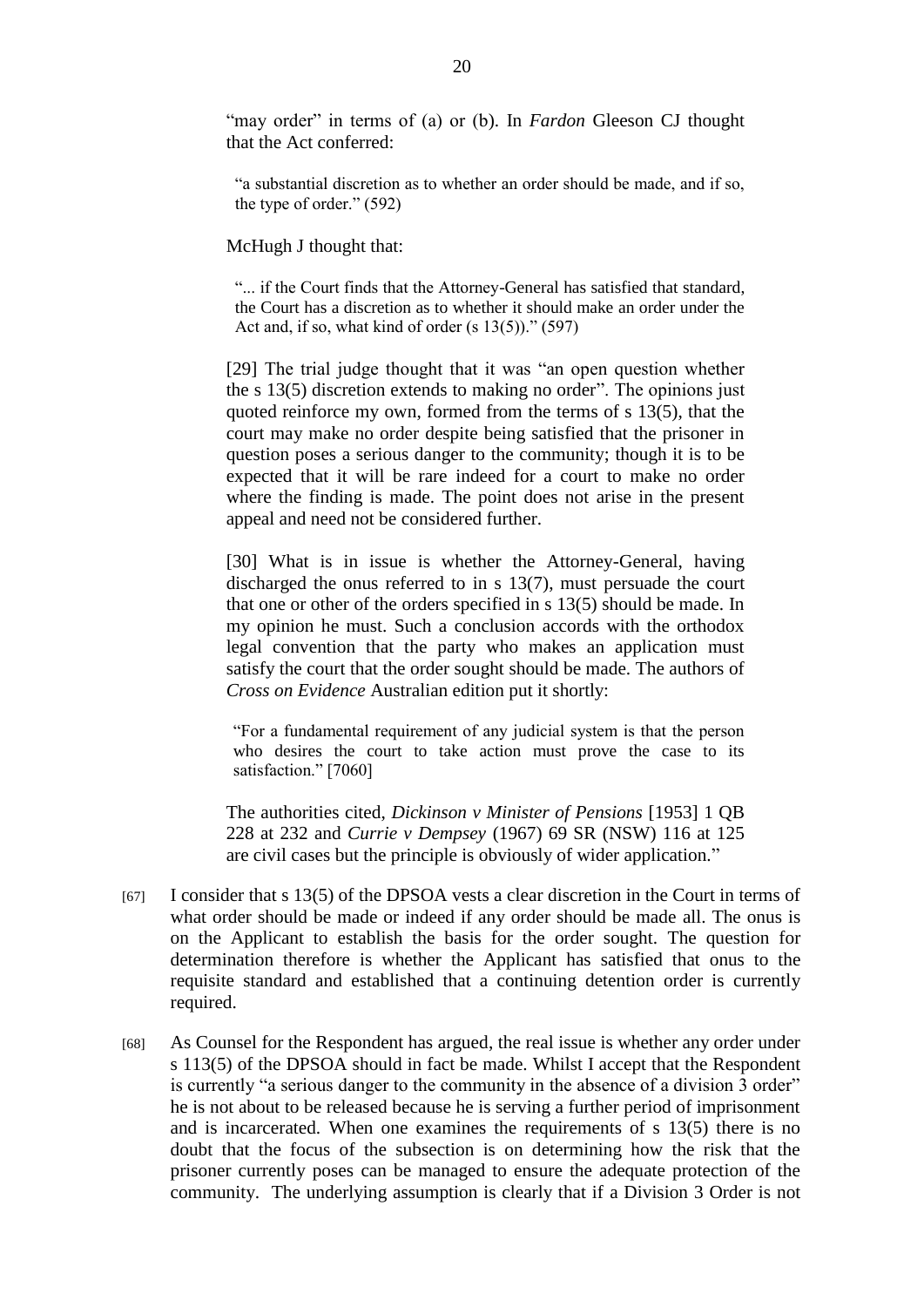made there will be a risk that the prisoner will commit another serious sexual offence. In the present case the Respondent does not present such a risk as he is incarcerated. A Division 3 Order will make no difference in managing the current risk that the Respondent poses to the community. A Division 3 Order will in fact have no current utility. If a Division 3 Order is not made the risk to the community will be no greater. There is no need for a continuing detention order or a supervision order under the DPSOA as the Respondent is serving a period of imprisonment imposed by the District Court. Any current risk to the community is in reality being managed by corrective services officers in his current custodial setting.

- [69] Despite the fact that the Division 3 Order will have no current utility, the Applicant argues that the order should still be made given the risk is so high and there is no real likelihood that circumstances will change in the next decade. Should the order be made despite the fact it will have no real impact until the Respondent is released? Is the state of affairs so certain that the Court would be satisfied about the risk that the Respondent will pose in 2023?
- [70] Having considered the evidence of the psychiatrists in relation to the Respondent's risk over the coming decade I am satisfied that the following issues are raised as a result of that evidence:
	- (i) The Respondent may benefit from the High Intensity Sex Offenders Treatment Program over the next decade.
	- (ii) The Respondent may benefit from individual, dynamically oriented, psychodynamic psychotherapy.
	- (iii) The Respondent may benefit form cognitive therapy over the next decade.
	- (iv) The Respondent may experience a decline in sexual desire around the age of 45.
	- (v) The current lengthy prison term may act as a personal deterrent.
	- (vi) There may be advances in the development of courses for sex offenders particularly sex offenders those with psychopathic traits.
	- (vii) There may be an improvement in the use and predictability of the actuarial assessments to assess risk in the next decade.
	- (viii) The current risk of sexual re-offending may reduce should the Respondent suffer a decline in health or a brain injury.
	- (ix) There may be advances in the medications used to treat sex offenders in the next decade.
	- (x) Whilst all the psychiatrists are sceptical about the possibility of the Respondent's risk changing over the course of the next 10 years none of the psychiatrists were prepared to rule out the "possibility" of the risk changing.
	- (xi) None of the actuarial tools which were used to predict risk were designed to be used to assess a person's risk ten years hence after a period of imprisonment.
- [71] Accordingly, given the presence of those factors, I cannot be satisfied by cogent evidence to a high degree of probability that the evidence is of sufficient weight to justify a decision that the Respondent will be a serious danger to the community in 2023. That may well be the position in 2023 but there are currently too many variables to be satisfied of that question to a high degree of probability.